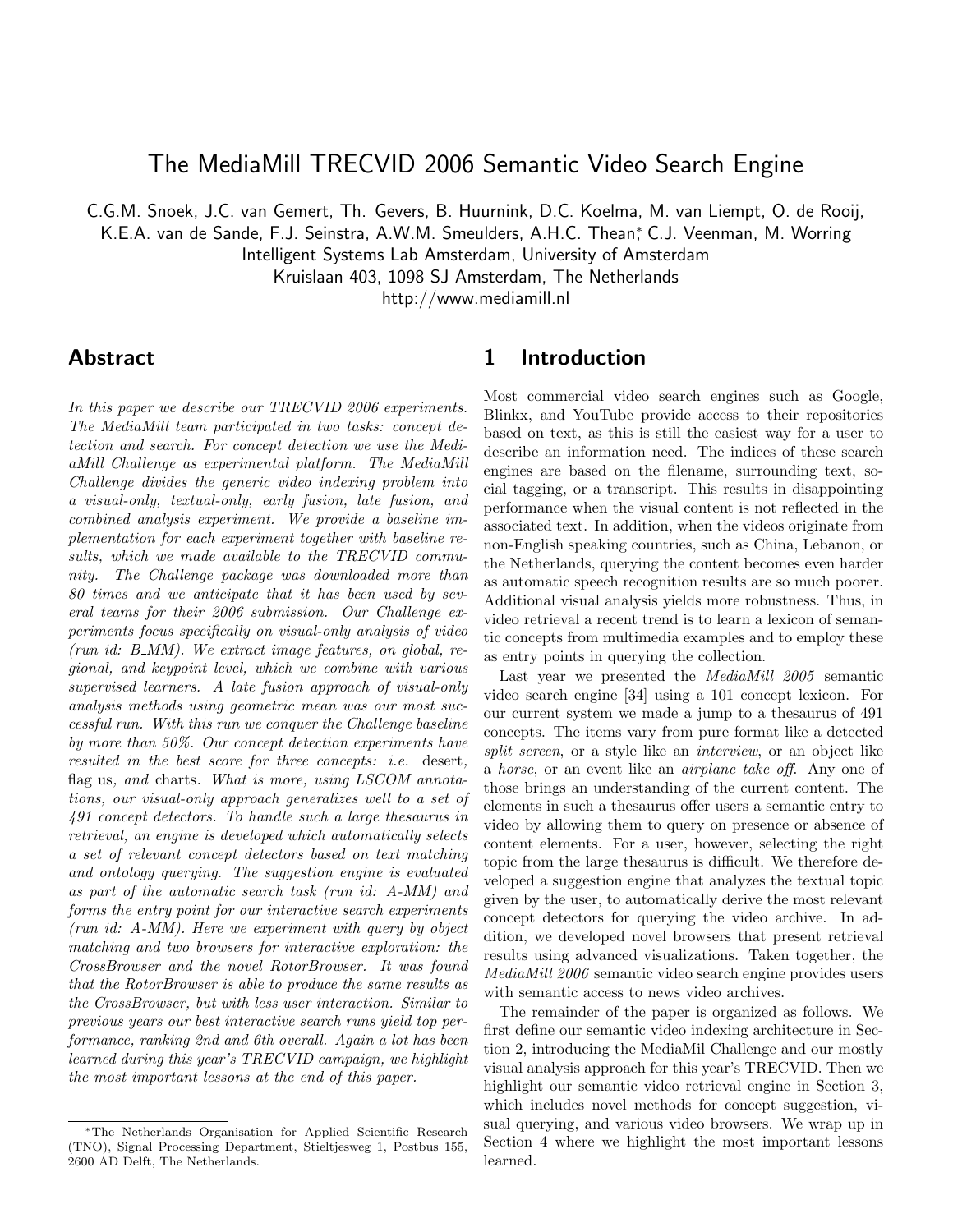## 2 Semantic Video Indexing

Our generic semantic video indexing architecture is based on the semantic pathfinder [34, 35]. It is founded on the observation that produced video is the result of an authoring process. The semantic pathfinder selects the best path through content analysis, style analysis, and context analysis. This year we use a semantic pathfinder that relies mainly on (visual) content analysis, where the MediaMill Challenge [37] replaces the content analysis step. In this section we will highlight which components and experiments of the Challenge have been replaced by more elaborate analysis, learning, and combination schemes.

### 2.1 MediaMill Challenge

TRECVID has been of pivotal importance in assessing complete video indexing methods on their relative merit. In the course of the TRECVID benchmark some groups have shared annotations, like LSCOM [23], donated features, like the camera shot segmentation by CLIPS-IMAG [27], speech recognition results donated by LIMSI [10] and various multimedia features donated by Informedia [46]. In addition, all participants share their results on common test data for a limited lexicon of typically 10 high-level concepts. Until recently, however, nobody has provided low-level features and detected semantic concepts for a large lexicon on both training and test data, while these are crucial assets for repeatability of intermediate analysis steps.

This is mainly caused by the fact that TRECVID focuses on the final result of concept detection systems. In theory, the TRECVID experiments are repeatable, but not on a system component level. Because TRECVID ignores intermediate results, component-based optimization and comparison during methodology development are impossible in practice. To gain insight in intermediate steps that affect performance of concept detection methods, while simultaneously pushing performance to the modular max, we have proposed and distributed the MediaMill Challenge during the 2006 TRECVID benchmark [37].

The Challenge divides the generic video indexing problem into a visual-only, textual-only, early fusion, late fusion, and combined analysis experiment, see Fig.1. We provide a baseline implementation for each experiment together with baseline results for a lexicon containing 101 semantic concept detectors. The 85 hours of training data from the TRECVID 2005 corpus forms the basis for the MediaMill Challenge. We divided this archive a priori into a nonoverlapping train and test set. The Challenge train set A contains  $70\%$  of the data, and the Challenge test set  $\beta$  holds the remaining 30%. The Challenge package has been downloaded more than 80 times, and we anticipate that it has been used by several teams for their 2006 system, either for comparison or as a building block for their submission.



Figure 1: Data flow within the MediaMill Challenge for generic video indexing of 101 semantic concepts [37]. Experiment 1 and 2 focus on unimodal analysis, yielding a visual and a textual concept classification. Experiment 3 and 4 employ an early and late fusion scheme respectively. The Challenge allows for the construction of four classifiers for each concept. In experiment 5, an optimum is selected based on combined analysis.

## 2.2 Supervised Learners

We perceive concept detection in video as a pattern recognition problem. Given pattern  $\vec{x}$ , part of a shot i, the aim is to obtain a probability measure, which indicates whether semantic concept  $\omega_i$  is present in shot *i*. Similar to the MediaMill Challenge, we use the Support Vector Machine (SVM) framework [44] for supervised learning of concepts. Here we use the LIBSVM implementation [4] with radial basis function and probabilistic output [24]. We obtain good SVM parameter settings by using an iterative search on a large number of SVM parameter combinations. The MediaMill Challenge optimizes SVM parameters that aim to balance positive and negative examples  $(w_{+1}$  and  $w_{-1})$ . Here we take the  $\gamma$  parameter into account also. We measure average precision performance of all parameter combinations and select the combination that yields the best performance. We use a 3-fold cross validation on Challenge train set  $A$  to prevent overfitting of parameters. Rather than using regular cross-validation for SVM parameter optimization, we also experiment with the recently proposed episode-constrained cross-validation method, as this method is known to yield a more accurate estimate of classifier performance [12].

In addition to the SVM we also experiment with logistic regression and Fisher's linear discriminant [8]. While both classifiers are known to be less effective than SVM, in terms of concept detection performance, they require no parameter tuning so classification is relatively cheap. Logistic regression performs a maximum likelihood estimation of weights for the different feature dimensions, under the assumption that the observed training data was generated by a binomial model. In contrast, the Fisher's linear discriminant assumes normal distribution. It is used to find the linear combination of features which best separates two classes. It minimizes the errors in the least square sense. We use the resulting combinations as a linear classifier. For both classifiers we use the PRTools implementation [5]. All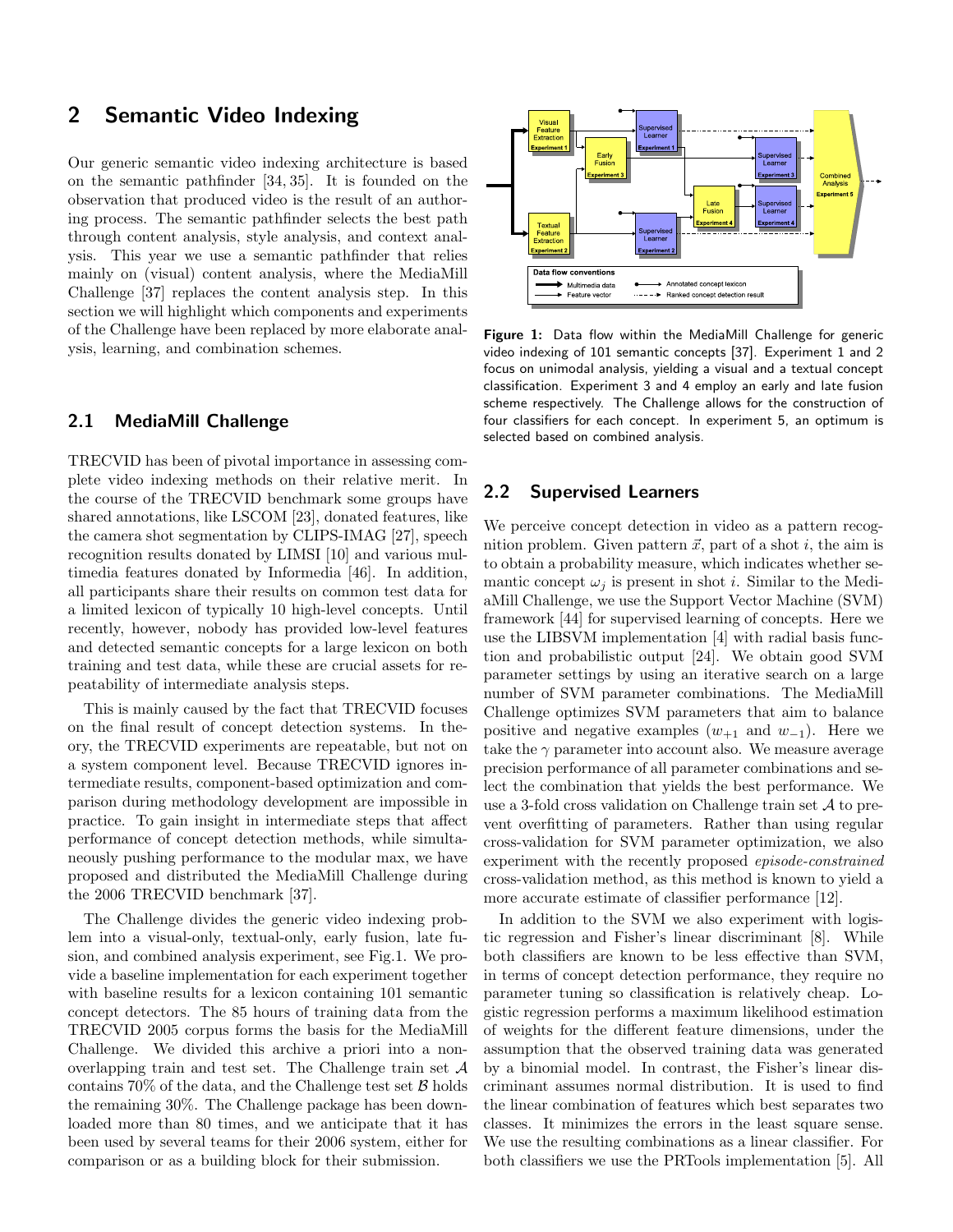

Figure 2: Simplified overview of our visual-only analysis approach for TRECVID 2006, using the conventions of Fig.1.

three classifiers yield a probability measure  $p(\omega_i | \vec{x_i})$ , which we use to rank and to combine concept detection results.

### 2.3 Visual-Only Analysis

Given the promising performance of our visual features in last years benchmark, we have concentrated this years' efforts mainly on visual-only analysis, i.e. experiment 1 of the MediaMill Challenge. We extract image features on three levels of abstraction, namely: global level, region level, and keypoint level. On each level, we aim to decompose complex scenes in proto-concepts like vegetation, water, fire, sky etc. These proto-concepts provide a first step to automatic access to image content [45]. Given a fixed vocabulary of proto-concepts, we assign a similarity score to all protoconcepts for all regions in an image. Different combinations of a similarity histogram of proto-concepts provide a sufficient characterization of a complex scene.

In contrast to codebook approaches [6, 26, 38, 40, 45], we use the similarity to all vocabulary elements [11]. A codebook approach uses the single, best matching vocabulary element to represent an image patch. For example, given a blue area, the codebook approach must choose between water and sky, leaving no room for uncertainty. Following [11], we use the distances to all vocabulary elements. Hence, we model the uncertainty of assigning an image patch to each vocabulary elements. By using similarities to the whole vocabulary, our approach is able to model scenes that consist of elements not present in the codebook vocabulary.

All visual features are used in isolation or in combination, with the three supervised learners. Finally, we combine the individual concept detectors in several ways and select the combination that maximizes validation set performance.

#### 2.3.1 Global Image Feature Extraction

We rely on Wiccest features for global image feature extraction. Wiccest features [14] utilize natural image statistics to effectively model texture information. Texture is described by the distribution of edges in a certain image. Hence, a histogram of a Gaussian derivative filter is used to represent the edge statistics. Since there are more non-edge pixels then there are edge pixels, a histogram of edge responses for natural images typically has a peak around zero, i.e.: many pixels have no edge responses. Additionally, the shape of the tails of the distribution is often in-between a powerlaw and a Gaussian distribution. The tail emphasizes the long-range correlation between edge pixels in the image. A heavy power-law tail indicates a strongly contrasting objectbackground edge, whereas a Gaussian tail indicates a noisy, high-frequency texture region. The complete range of image statistics in natural textures can be well modeled with an integrated Weibull distribution [13]. This distribution is given by

$$
f(r) = \frac{\gamma}{2\gamma^{\frac{1}{\gamma}}\beta\Gamma(\frac{1}{\gamma})} \exp\left\{-\frac{1}{\gamma}\left|\frac{r-\mu}{\beta}\right|^\gamma\right\},\tag{1}
$$

where  $r$  is the edge response to the Gaussian derivative filter and  $\Gamma(\cdot)$  is the complete Gamma function,  $\Gamma(x) = \int_0^\infty t^{x-1} e^{-1} dt$ . The parameter  $\beta$  denotes the width of the distribution, the parameter  $\gamma$  represents the 'peakness' of the distribution, and the parameter  $\mu$  denotes the mode of the distribution. The position of the mode is influenced by uneven illumination and colored illumination. Hence, to achieve color constancy the values for  $\mu$  is ignored.

The integrated Weibull distribution can be estimated from a histogram of filter responses with a maximum likelihood estimator (MLE) as described in [14]. The parameters  $\mu$ ,  $\beta$  and  $\gamma$  are estimated by taking the derivatives of the integrated Weibull distribution to the respective parameters and setting them to zero. The parameters  $\beta$  and  $\gamma$  are dependant on each other, therefore a dichotomic search scheme is utilized to estimate the best  $\beta$  and  $\gamma$  combination. Note that a histogram is only used to speed up the calculations. Therefore, the number of bins in the histogram should be taken as large as the computation time allows.

The Wiccest features for an image region consist of the Weibull parameters for the color invariant edges in the region. Thus, the  $\beta$  and  $\gamma$  values for the x-edges and y-edges of the three color channels yields a 12 dimensional descriptor. The similarity between two Wiccest features is given by the accumulated fraction between the respective  $\beta$  and  $\gamma$ parameters:  $\sum \left( \frac{\min(\beta_F, \beta_G)}{\max(\beta_F, \beta_G)} \right)$  $\max(\beta_F, \beta_G)$  $\min(\gamma_F, \gamma_G)$  $\max(\gamma_F, \gamma_G)$ ), where  $F$  and  $G$  are Wiccest features. We compute the similarity to 15 protoconcepts  $[11]$  for F and G. This yields global image feature vector W1.

#### 2.3.2 Regional Image Feature Extraction

We also use Wiccest features for regional image feature extraction. We divide an input frame into multiple overlapping regions, and compute for each region the similarity to 15 proto-concepts [11]. This yields regional image feature vector W.

In addition to the Wiccest features, we also rely on Gabor filters for regional image feature extraction. Gabor filters may be used to measure perceptual surface texture in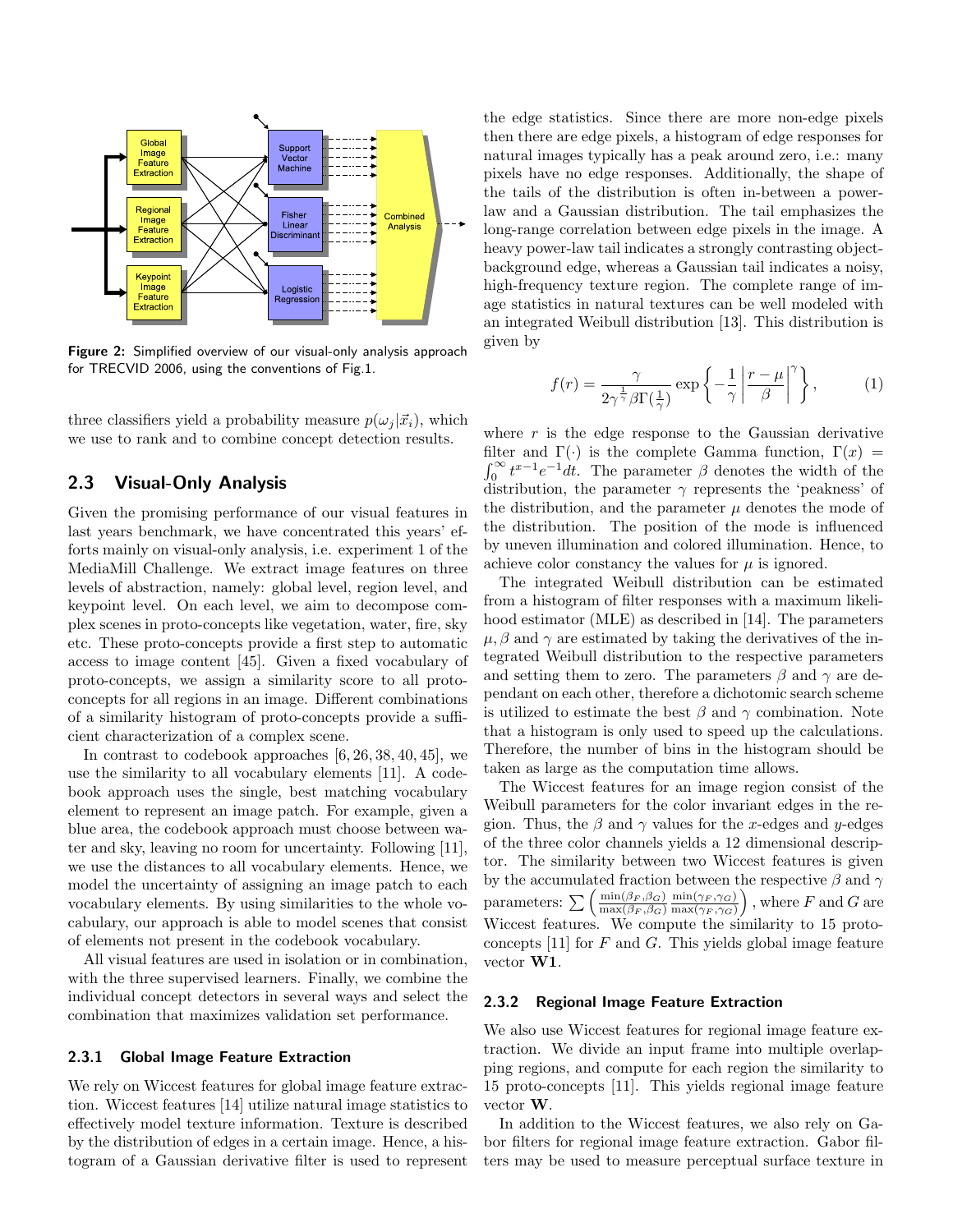an image [3]. Specifically, Gabor filters respond to regular patterns in a given orientation on a given scale and frequency. A 2D Gabor filter is given by:

$$
\widetilde{G}(x,y) = G_{\sigma}(x,y) \exp\left\{2\pi i \begin{pmatrix} \Omega_{x_0} \\ \Omega_{y_0} \end{pmatrix} \begin{pmatrix} x \\ y \end{pmatrix} \right\}, \quad i = \sqrt{-1},
$$
\n(2)

where  $G_{\sigma}(x, y)$  is a Gaussian with a scale  $\sigma$ ,  $\sqrt{\Omega_{x_0}^2 + \Omega_{y_0}^2}$ is the radial center frequency and  $\tan^{-1}(\frac{\Omega_{y_0}}{\Omega_{x_0}})$  $\frac{\Omega_{xy_0}}{\Omega_{x_0}}$  the orientation. Note that a zero-frequency Gabor filter reduces to a Gaussian filter.

In order to obtain an image region descriptor with Gabor filters we follow these three steps: 1) parameterize the Gabor filters 2) incorporate color invariance and 3) construct a histogram. First, the parameters of a Gabor filter consist of orientation, scale and frequency. We use four orientations,  $0^{\circ}, 45^{\circ}, 90^{\circ}, 135^{\circ}$ , and two (scale, frequency) pairs:  $(2.828,$ 0.720), (1.414, 2.094). Second, color responses are measured by filtering each color channel with a Gabor filter. The W color invariant is obtained by normalizing each Gabor filtered color channel by the intensity [15]. Finally, a histogram is constructed for each Gabor filtered color channel, where we use histogram intersection as a similarity measure between histograms. We divide an input frame into multiple overlapping regions, and compute for each region the similarity to 15 proto-concepts [11]. This yields regional image feature vector G.

#### 2.3.3 Keypoint Image Feature Extraction

Inspired by the work of Zhang [47], we also compute invariant descriptors based on interest regions. In an evaluation of interest region detectors, Mikolajczyk et al [22] found that the Harris-Affine detector performs best. However, Zhang obtains best results using the Harris-Laplace interest region detector, noting that affine invariance can often be unstable in the presence of large affine or perspective distortions.

The Harris-Laplace interest region detector [20] uses a Harris corner detector on an image at multiple smoothing scales to detect keypoints. We compute the Laplacian at scales near the scale at which the keypoint was detected. The scale at which the Laplacian is at a local maximum is selected as the scale of the keypoint. The point is rejected if there is no local maximum of the Laplacian. Detected scale and keypoint together form a circular interest region, which can be detected under rotation and scale changes.

The SIFT descriptor [19] is consistently among the best performing interest region descriptors [21, 47]. SIFT describes the local shape of the interest region using edge histograms. To make the descriptor invariant, while retaining some positional information, the interest region is divided into a 4x4 grid and every sector has its own edge direction histogram  $(8 \text{ bins})$ . The grid is aligned with the dominant direction of the edges in the interest region to make the descriptor rotation invariant.

The indexing method used by Zhang involves a comparison between all images, which is not feasible on TRECVID data. Instead, we cluster in descriptor space on descriptors of up to 1,000 positive images of a concept. For all 39 TRECVID concepts we search for at least 10 clusters. Depending on the descriptor and the data clustered on, we obtain between 400 and 425 clusters.

We use the improvement over the standard codebook model as introduced in Section 2.3 [11]. However, instead of a similarity function, we use the Euclidean distance between the image descriptors and the clusters. Summing all distances yields a fixed-length feature vector  $\vec{F}$  of length  $n$ , with  $n$  equal to the number of clusters. We term this keypoint image feature vector S.

### 2.4 Visual-Only Challenge Results

We performed several experiments against the MediaMill Challenge using the feature vectors  $W1$ ,  $W$ ,  $G$ , and  $S$  in combination with SVM, logistic regression and Fisher's linear discriminant. In addition to using the global, regional, and keypoint features separately, we also explored their combined influence on concept detection performance using vector concatenation. An overview of the results for the 39 TRECVID concepts is given in Fig. 3.

The Challenge baseline is the SVM with feature vector W, yielding a mean average precision (MAP) of 0.250 on the 39 TRECVID concepts (Fig. 3, column 2). Our best overall results are obtained with an SVM and WG combination using episode constrained cross-validation and inclusion of the  $\gamma$  parameter. Improving upon the Challenge by 41%. Combining features with an SVM yields better performance than using logistic regression or Fisher's linear discriminant. However, these two classifiers allow for quick classification of relatively long feature vectors. Sometimes even outperforming the best SVM detector for a concept. The Fisher linear discriminant is especially effective in classification tasks that involve long feature vectors. When we select the feature and classifier combination that yields the best performance per concept we may obtain an increase over the Challenge of as much as 48% for the 39 TRECVID concepts. For the complete lexicon of 101 concepts from the Challenge the increase is more than 68% (data not shown).

### 2.5 Submitted Concept Detection Results

All our experiments were performed on the MediaMill Challenge, including parameter optimization and best-of selection. Since the Challenge is based on TRECVID 2005 training data only, we extended the annotations for our final submission with more positive examples from the TRECVID 2005 test set. These were obtained by manual inspection of last years result. We added the positive feature vectors at model construction time, they were not used for parameter optimization. An overview of our submitted concept detection results is depicted in Fig. 4. We will now highlight the details of each submitted run.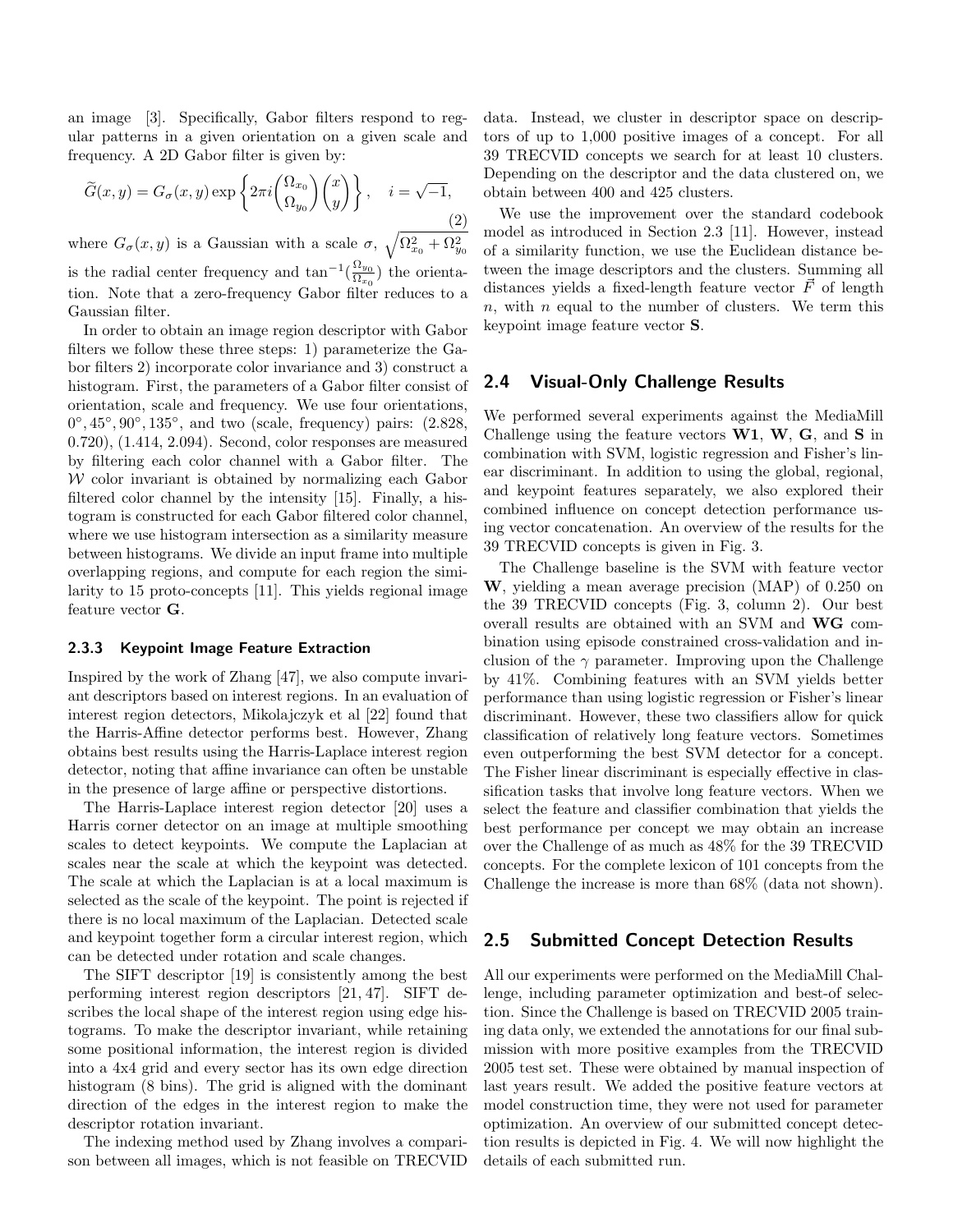| Concept           |       |       | Support Vector Machine |        |        |       |       |       | Logistic Regresion |       |       |       |                |                     |       |       |              |       | Fisher Linear Discriminant |       |       |                |                     | Best  |
|-------------------|-------|-------|------------------------|--------|--------|-------|-------|-------|--------------------|-------|-------|-------|----------------|---------------------|-------|-------|--------------|-------|----------------------------|-------|-------|----------------|---------------------|-------|
|                   | ₿     |       | š                      | t<br>S | $WG+g$ | ≩     |       |       | ξ                  | WIW   | Ş     | W1WG  | wgs            | W1WGS               | ₹     | O     | ဖာ           |       | <b>WIW</b>                 | Š     | WIWG  | W1WGS<br>WGS   |                     |       |
| Sports            | 0.304 | 0.268 | 0.370                  | 0.388  | 0434   | 0.212 | 0.212 | 0.130 | 0.055              | 0.273 | 0.325 | 0.351 | 0.329          | 0.359               | 0.226 | 0.219 | 0.128        | 0.050 | 0.266                      | 0.337 | 0.365 | 0.364          | 0.387               | 0.434 |
| Entertainment     | 0.166 | 0.175 | 0.175                  | 0.329  | 0441   | 0.281 | 0.236 | 0.262 | 0.267              | 0.297 | 0.310 | 0.323 |                | $0.37$ <sup>-</sup> | 0.278 | 0.235 | 0.261        | 0.267 | 0.294                      | 300   | 0.313 | 0.349          |                     | 0.441 |
| Weather           | 0.405 | 0.525 | 0.557                  | 0.556  | 0.659  | 0.344 | 0.485 | 0.210 | 0.167              | 0.350 | 0.547 | 0.548 | 0.368          | 0.307               | 0.313 | 0.452 | 0.235        | 0.124 | 0.347                      | 0.524 | 0.535 | 0.567          | 0.57                | 0.659 |
| Court             | 0.093 | 0.133 | 0.205                  | 0.134  | 0.167  | 0.071 | 0.073 | 0.019 | $0.02^{\circ}$     | 0.120 | 0.115 | 0.107 | 0.102          | 0.098               | 0.048 | 0.096 | 0.037        | 0.010 | 0.056                      | 0.146 | 0.157 | 0.098          | 0.102               | 0.205 |
| Office            | 0.077 | 0.040 | 0.070                  | 0.093  | 0.097  | 0.076 | 0.047 | 0.05  | 0.07               | 0.092 | 0.080 | 0.093 | 0.086          | 0.087               | 0.070 | 0.045 | 0.050        | 0.068 | 0.082                      | 0.07  | 0.087 | 0.077          | 0.087               | 0.093 |
| Meeting           | 0.257 | 0.259 | 0.316                  | 0.315  | 0.309  | 0.245 | 0.235 | 0.173 | 2,133              | 0.232 | 0.310 | 0.303 | $32^{\degree}$ | 0.309               | 0.229 | 0.210 | 0.167        | 0.120 | 0.222                      | 0.313 | 0.309 | 0.335          | $0.33$ <sup>-</sup> | 0.335 |
| Studio            | 0.636 | 0.698 | 0.714                  | 0.716  | 0.781  | 0.640 | 0.670 | 0.482 | 0.520              | 0.673 | 0.744 | 0.754 | 0.772          | 0.778               | 0.618 | 0.657 | 0.497        | 0.478 | 0.651                      | 0.730 | 0.744 | 0.770          | 0.778               | 0.781 |
| Outdoor           | 0.688 | 0.736 | 0.758                  | 0.762  | 0.782  | 0.739 | 0921  | 0.660 | 0.674              | 0.747 | 0.773 | 0.779 | 0.785          | 0.788               | 0.740 | 0.748 | 0.660        | 0.675 | 0.748                      | 0.773 | 0.779 | 0.789          | 0.79                | 0.793 |
| Building          | 0.316 | 0.325 | 0.356                  | 0.364  | 0.317  | 0.303 | .312  | 0.296 | 272                | 0.312 | 0.360 | 0.359 | 0.375          | 0.372               | 0.294 | 0.324 | 0.298        | 0.263 | 0.307                      | 0.369 | 0.369 | 0.402          | 0.402               | 0.402 |
| Desert            | 0.103 | 0.113 | 0.145                  | 0.155  | 0.099  | 0.106 | 2,107 | 0.052 | 0.077              | 0.103 | 0.103 | 0.107 | 0.046          | 0.019               | 0.147 | 0.109 | 0.086        | 0.091 | 0.158                      | 0.178 | 0.198 | 0.154          | 0.164               | 0.198 |
| Vegetation        | 0.183 | 0.303 | 0.324                  | 0.312  | 0.329  | 0.215 | 0.326 | 0.119 | 0.147              | 0.210 | 0.326 | 0.323 | 0.285          | 0.280               | 0.199 | 0.284 | 0.120        | 0.154 | 0.202                      | 0.308 | 0.312 | 0.318          | 0.320               | 0.329 |
| Mountain          | 0.141 | 0.120 | 0.215                  | 0.203  | 0.265  | 0.192 | 0.140 | 0.092 | 0.074              | 0.217 | 0.262 | 0.250 | 0.189          | 0.186               | 0.107 | 0.127 | 0.091        | 0.076 | 0.119                      | 0.163 | 0.168 | 0.204          | 0.209               | 0.265 |
| Road              | 0.195 | 0.236 | 0.259                  | 0.259  | 0.262  | 0.190 | 0.219 | 0.175 | 0.168              | 0.197 | 0.237 | 0.239 | 0.232          | 0.236               | 0.186 | 0.207 | 0.172        | 0.162 | 0.193                      | 0.228 | 0.229 | 0.235          | 0.237               | 0.262 |
| Sky               | 0.478 | 0.499 | 0.545                  | 0.557  | 0.577  | 0.535 | 0.521 | 0.401 | 0.339              | 0.540 | 0.588 | 0.587 | 0.592          | 0.590               | 0.511 | 0.517 | 0.403        | 0.331 | 0.516                      | 0.587 | 0.582 | 0.609          | 0.607               | 0.609 |
| Snow              | 0.085 | 0.118 | 0.131                  | 0.135  | 777    | 0.054 | 2113  | 0.060 | 0.019              | 0.067 | 0.103 | 0.112 | 0.089          | 0.094               | 0.044 | 0.107 | 0.063        | 0.018 | 0.035                      | 0.117 | 0.102 | 0.162          | 0.149               | 0.177 |
| Urban             | 0.222 | 0.234 | 0.256                  | 0.256  | 0.286  | 0.217 | 0.225 | 0.213 | 0.192              | 0.228 | 0.259 | 0.263 | 0.27           | 0.273               | 0.212 | 0.221 | 0.215        | 0.193 | 0.224                      | 0.252 | 0.256 | 0.275          | 0.27                | 0.286 |
| Waterscape        | 0.150 | 0.220 | 0.241                  | 0.244  | 0.399  | 0.174 | 0.184 | 0.100 | 0.107              | 0.177 | 0.240 | 0.235 | 0.219          | 0.215               | 0.141 | 0.173 | 0.100        | 0.110 | 0.148                      | 0.195 | 0.199 | 0.215          | 0.215               | 0.399 |
| Crowd             | 0.480 | 0.502 | 0.500                  | 0.509  | 0.546  | 0.519 | 0.519 | 0.440 | 0.439              | 0.516 | 0.559 | 0.556 | 0.588          | 0.586               | 0.494 | 0.503 | 0.447        | 0.429 | 0.498                      | 0.534 | 0.536 | 0.577          | 0.578               | 0.588 |
| Face              | 0.895 | 0.878 | 0.909                  | 0.910  | 0.925  | 0.897 | 0.887 | 0.859 | 0.839              | 0.899 | 0.918 | 0.919 | 0.925          | 0.925               | 0.897 | 0.886 | 0.857        | 0.838 | 0.899                      | 0.918 | 0.919 | 0.925          | 0.925               | 0.925 |
| Person            | 0.831 | 0.848 | 0.846                  | 0.946  | 0.956  | 0.941 | 0.928 | 0.915 | 0.909              | 0.943 | 0.950 | 0.951 | 0.953          | 0.953               | 0.941 | 0.928 | 0.913        | 0.907 | 0.942                      | 0.949 | 0.950 | 0.952          | 0.952               | 0.956 |
| Government_leader | 0.213 | 0.218 | 0.241                  | 0.240  | 0.230  | 0.235 | 0.212 | 0.223 | 0.159              | 0.235 | 0.260 | 0.266 | 0.314          | 0.318               | 0.234 | 0.208 | 0.219        | 0.158 | 0.231                      | 0.255 | 0.258 | 0.301          | 0.306               | 0.318 |
| Corporate_leader  | 0.016 | 0.025 | 0.024                  | 0.023  | 0.017  | 0.018 | 0.020 | 0.021 | 0.017              | 0.018 | 0.021 | 0.020 | 0.024          | 0.023               | 0.018 | 0.019 | 0.020        | 0.016 | 0.019                      | 0.020 | 0.020 | 0.024          | 0.024               | 0.025 |
| Police_security   | 0.012 | 0.011 | 0.020                  | 0.015  | 0.189  | 0.018 | 0.012 | 0.012 | $-0.01$            | 0.017 | 0.029 | 0.022 | 0.023          | 0.022               | 0.014 | 0.011 | 0.011        | 0.010 | 0.012                      | 0.024 | 0.014 | 0.018          | 0.016               | 0.189 |
| Military          | 0.217 | 0.210 | 0.234                  | 0.237  | 0.208  | 0.242 | 0.242 | 0.156 | 0.200              | 0.258 | 0.257 | 0.270 | 0.258          | 0.265               | 0.226 | 0.233 | 0.147        | 0.188 | 0.238                      | 0.249 | 0.258 | 0.247          | 0.256               | 0.270 |
| Prisoner          | 0.047 | 0.182 | 0.198                  | 0.200  | 0.237  | 0.005 | 0.046 | 0.006 | 0.006              | 0.010 | 0.015 | 0.021 | 0.011          | 0.011               | 0.006 | 0.029 | 0.016        | 0.004 | 0.023                      | 0.055 | 0.085 | 0.028          | 0.032               | 0.237 |
| Animal            | 0.209 | 0.217 | 0.317                  | 0.323  | 0491   | 0.149 | 0.101 | 0.127 | 0.054              | 0.211 | 0.219 | 0.255 | 0.162          | 0.175               | 0.113 | 0.093 | 0.189        | 0.045 | 0.156                      | 0.175 | 0.211 | 0.283          | 0.302               | 0.491 |
| Computer_screen   | 0.101 | 0.057 | 0.149                  | 0.148  | 0.202  | 0.096 | 0.053 | 0.078 | 0.058              | 0.114 | 0.087 | 0.092 | 0.105          | 0.108               | 0.106 | 0.053 | 0.092        | 0.054 | 0.116                      | 0.110 | 0.114 | 0.140          | 0.142               | 0.202 |
| Flag_US           | 0.227 | 0.201 | 0.239                  | 0.233  | 0.232  | 0.185 | 0.163 | 0.088 | 0.092              | 0.212 | 0.222 | 0.252 | 0.098          | 0.096               | 0.217 | 0.157 | <b>2.104</b> | 0.063 | 0.199                      | 0.278 | 0.274 | 0.337          | 0.340               | 0.340 |
| Airplane          | 0.073 | 0.049 | 0.085                  | 0.076  | 0.189  | 0.081 | 0.083 | 0.038 | 0.053              | 0.092 | 0.104 | 0.113 | 0.074          | 0.073               | 0.058 | 0.057 | 0.042        | 0.042 | 0.060                      | 0.068 | 0.072 | 0.097          | 0.101               | 0.189 |
| Car               | 0.252 | 0.237 | 0.298                  | 0.297  | 0.316  | 0.232 | 0.204 | 0.146 | 0.188              | 0.250 | 0.272 | 0.286 | .247           | 0.254               | 0.228 | 0.203 | 0.148        | 0.180 | 0.245                      | 0.269 | 0.282 | $0.26^{\circ}$ | 0.270               | 0.316 |
| Bus               | 0.013 | 0.022 | 0.010                  | 0.015  | 0.048  | 0.011 | 0.010 | 0.011 | 2.011              | 0.013 | 0.011 | 0.011 | $\frac{1}{2}$  | 0.009               | 0.012 | 0.010 | 0.011        | 0.011 | 0.013                      | 0.011 | 0.014 | 0.011          | 0.012               | 0.048 |
| Truck             | 0.038 | 0.040 | 0.038                  | 0.045  | 0.069  | 0.039 | 046   | 0.020 | 0.026              | 0.038 | 0.047 | 0.047 | 030            | 0.029               | 0.036 | 0.044 | 0.021        | 0.026 | 037                        | 0.045 | 0.044 | 0.036          | 0.037               | 0.069 |
| Boat              | 0.096 | 0.073 | 0.127                  | 0.116  | 0.280  | 0.044 | 0.050 | 0.028 | 0.024              | 0.052 | 0.052 | 0.061 | 0.038          | 0.040               | 0.037 | 0.054 | 0.039        | 0.027 | 0.055                      | 0.053 | 0.065 | 0.063          | 0.065               | 0.280 |
| Walking_running   | 0.353 | 0.325 | 0.348                  | 0.344  | 0.396  | 0.370 | 0.370 | 0.305 | $32^{\degree}$     | 0.377 | 0.403 | 0.418 | 0.408          | 0.418               | 0.367 | 0.370 | 0.302        | 0.318 | $0.37$ <sup>-</sup>        | 0.402 | 3.412 | 0.410          | 0.419               | 0.419 |
| People_marching   | 0.228 | 0.264 | 0.321                  | 0.279  | 0.300  | 0.261 | 0.275 | 0.19  | 0.246              | 0.252 | 0.309 | 0.289 | 0.255          | 0.255               | 0.279 | 0.275 | 0.224        | 0.269 | 28                         | 0.316 | 0.32  | 0.349          | 0.353               | 0.353 |
| Explosion         | 0.098 | 0.094 | 0.154                  | 0.186  | 0.182  | 0.082 | 0.094 | 0.024 | 0.034              | 0.092 | 0.152 | 0.143 | $202^{\circ}$  | 0.049               | 0.069 | 0.077 | 0.028        | 0.031 | 0.089                      | 0.100 | 0.113 | 0.078          | 0.089               | 0.186 |
| Natural_disaster  | 0.055 | 0.049 | 0.078                  | 0.030  | 0.061  | 0.049 | 0.034 | 0.017 | 0.033              | 0.055 | 0.055 | 0.056 | 0.036          | 0.038               | 0.038 | 0.030 | 0.015        | 0.023 | 0.043                      | 0.042 | 0.042 | 0.039          | 0.043               | 0.078 |
| Maps              | 0.476 | 0.610 | 0.673                  | 0.684  | 0.754  | 0.380 | 0.598 | 0.146 | 142                | 0.420 | 0.635 | 0.659 | 0.009          | 0.017               | 0.366 | 0.536 | 0.132        | 0.142 | 0.397                      | 0.625 | 0.631 | 0.648          | 0.66 <sup>2</sup>   | 0.754 |
| Charts            | 0.327 | 0.392 | 0.523                  | 0.528  | 0.520  | 0.295 | 0.277 | 0.087 | 0.179              | 0.313 | 0.433 | 0.412 | 0.124          | 0.142               | 0.215 | 0.320 | 0.148        | 0.067 | 0.217                      | 0.436 | 0.438 | 0.519          | 0.527               | 0.528 |
| MAP               | 0.250 | 0.269 | 0.307                  | 0.312  | 0.352  | 0.250 | 0.258 | 0.191 | 0.188              | 0.262 | 0.300 | 0.304 | 0.260          | 0.261               | 0.239 | 0.252 | 0.198        | 0.180 | 0.249                      | 0.296 | 0.302 | 0.315          | 0.319               | 0.370 |
|                   |       |       |                        |        |        |       |       |       |                    |       |       |       |                |                     |       |       |              |       |                            |       |       |                |                     |       |

Figure 3: Overview of our visual-only analysis experiments on the MediaMill Challenge using the feature vectors  $\{W1, W, G, S\}$ , classifiers {SVM, logistic regression, Fisher linear discriminant}, and classifiers settings {regular cross-validation, episode-constrained cross-validation (+), and inclusion of  $\gamma$  SVM parameter (g)} as explained in Section 2.3. The best result per concept is denoted in bold (data for 62 remaining Challenge concepts not shown).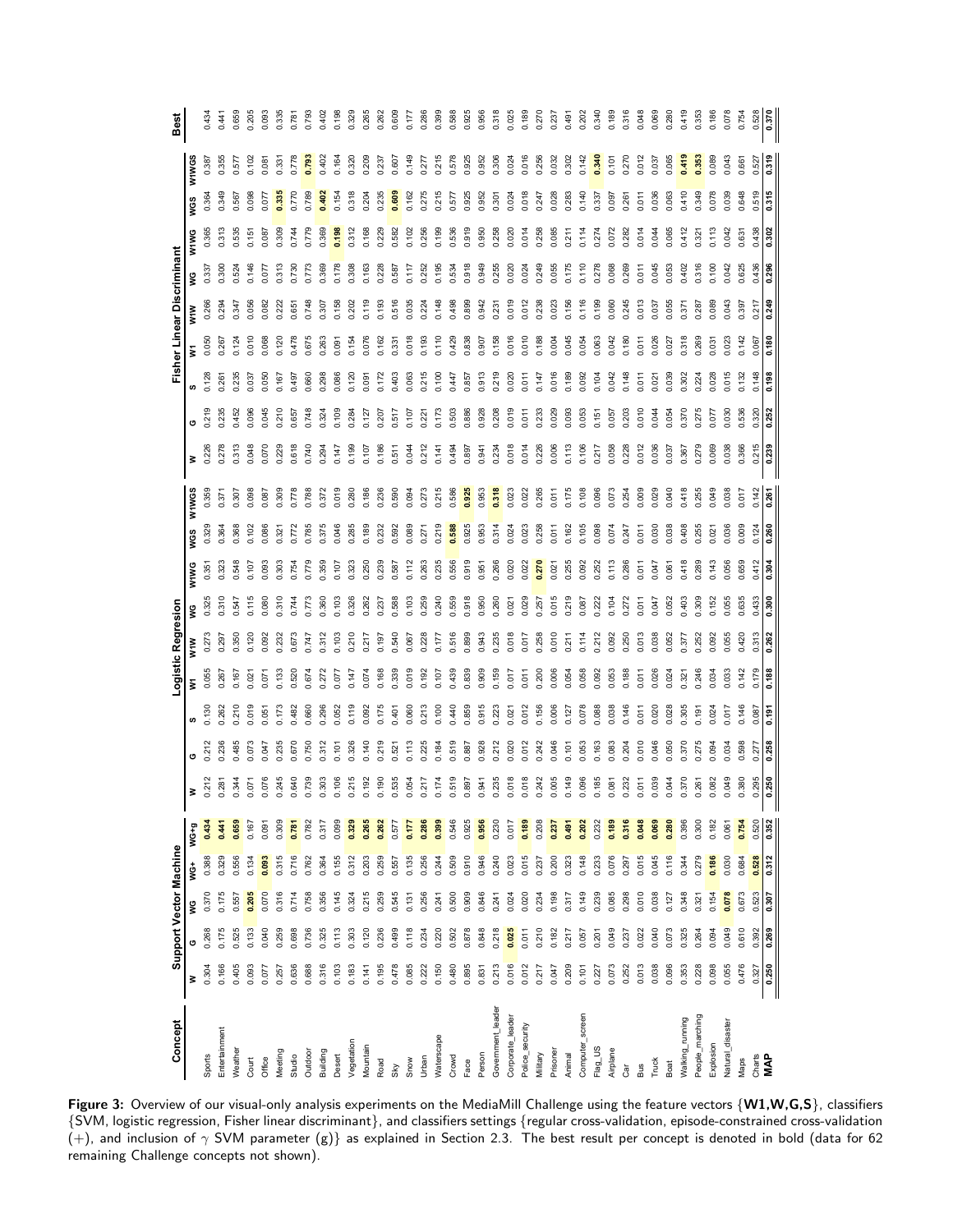



Figure 4: Comparison of MediaMill video indexing experiments with present-day indexing systems in the TRECVID 2006 benchmark.

#### 2.5.1 Run 'strange': Best Visual-Only

Concept detection that relies on a single feature/classifier combination seldom leads to excellent performance. For some concepts, however, performance is reasonable, e.g., meeting, desert, mountain, us flag, people marching, maps, and charts. Our other runs more or less extend on this run to see how performance is influenced by: using concepts in context, adding text, comparison against a keypoint-only run, using cluster-based similarity, and late fusion of several visual-only analysis methods.

#### 2.5.2 Run 'charm': Visual Context Analysis

The context analysis step adds context to our interpretation of the video. Here we combine the best visual-only concept analysis method per concept from Fig. 3, e.g., for building we use WGS features in combination with the Fisher linear discriminant, where for a *court* we use the WG features in combination with an SVM. The best visual-only run yields a probability for each shot and all 101 concepts detectors in our thesaurus. The probability indicates whether a concept is present. We fuse these probability scores into a concatenated vector for each shot. This vector forms the input for a stacked SVM. We use this vector to learn a classifier for each concept. We learn these concepts on Challenge validation set  $\beta$  to prevent overfitting in our context analysis step.

The results do not show a clear overall advantage of using context for concept detection. For concepts as mountain, corporate leader, and military personnel, context improves upon the best visual-only run. Context aids especially to disambiguate between maps and charts. For the other concepts the benefit of context is less apparent, but this might be caused by the fact that validation set  $\beta$  contains less examples than training set A.

#### 2.5.3 Run 'up': Early Fusion

For the 'up' run we performed an early fusion scheme similar to Challenge experiment 3. We combine the feature vectors resulting from visual feature extraction with those obtained from textual feature extraction using vector concatenation.

For the visual features we selected the **WG** combination. To obtain text features, we transformed the ASR text in three ways. The first transformation was pure normalization, eliminating punctuation and capitalization. The second transformation was stemming, using the Porter [25] stemmer to reduce the number of morphological variants of words. The third transformation of the text was character 4-grams, using consecutive sequences of 4 characters for search, to catch 'sounds-like' errors made by the speech transcriber. We used relevance feedback to select the most descriptive  $n$  terms for each concept. We did this by calculating Rocchio's weight for all of the terms of the ASR text of the positive concept examples, as described in [30]. We then selected the n terms with the highest weight. We experimented with several values for  $n$ , i.e. 50, 100, 200, and 500. For feature extraction we compare the text associated with a shot with the top  $n$  terms for a concept. This comparison yields a text vector for a shot, which contains the histogram of the words in association with a concept. To learn semantic concepts this text vector serves as the input for a logistic regression classifier. We did not found any significant differences between the text-only experiments, eventually we selected the unstemmed relevance feedback method with top 200 terms. The concatenation of the visual and textual features forms the input for an SVM, which learns detectors for all 101 concepts.

Early fusion performs reasonably well for sports, waterscape, police/security, airplane, and charts. Apparently, the text complements the visual features for these concepts. However, for the other concepts addition of text has a neg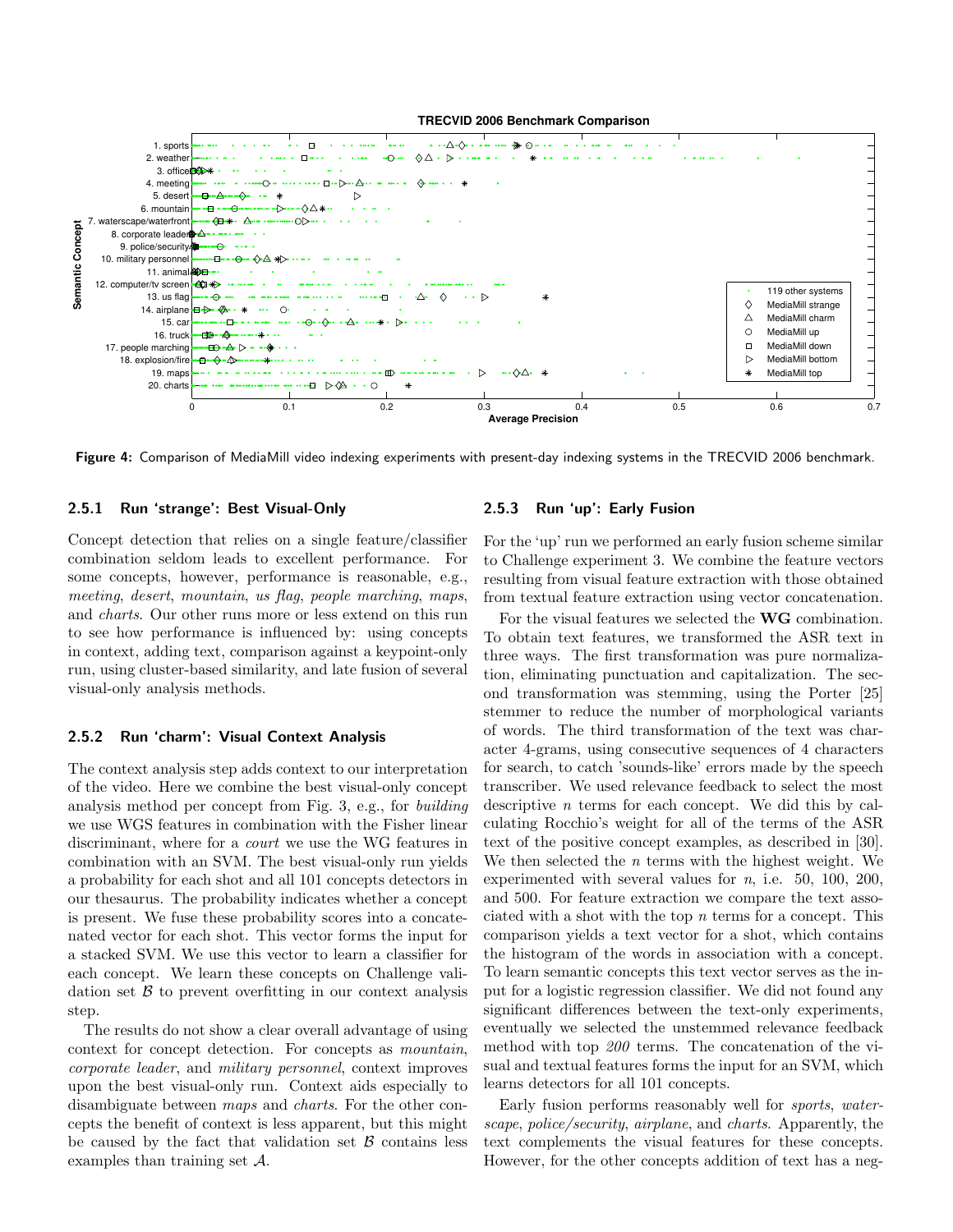ative influence on concept detection performance. In such cases as meeting, desert, mountain, us flag, and maps resulting in poor performance when compared to our best results for these concepts. Early fusion suffers from textual features based on poor quality (machine translated) ASR.

#### 2.5.4 Run 'down': Late Fusion of Keypoint Detectors

SIFT only operates on intensity images, ignoring color information. Van de Weijer [43] proposes a hue descriptor to be used in conjunction with SIFT. The hue descriptor is a 37-bin histogram of the hue of pixels in the interest region, weighed by saturation and the distance to the center of the interest region.

Besides adding color information in description, we can also add color in detection of interest regions. By applying color boosting [41] to the input image and extending Harris-Laplace to operate on color  $[31, 42]$ , we can detect regions with strong color information. We will refer to this detector as Boosted ColorHarris-Laplace.

We have selected 5 combinations of detectors and descriptors based on experiments with the MediaMill Challenge:

- Harris-Laplace, SIFT
- Harris-Laplace, Hue and SIFT
- Boosted ColorHarris-Laplace, SIFT
- Boosted ColorHarris-Laplace, Hue
- Harris-Laplace and Boosted ColorHarris-Laplace, SIFT

For each of the five combinations of interest region detectors and descriptors we have applied SVM, yielding five ranked lists of shots. Shots in the list have a likelihood (provided by the SVM) and naturally the shots with the highest likelihood are ranked at the top. For late fusion of such ranked lists several methods exist, e.g., min, max, sum, median, and product [9]. An extension of product fusion that is capable to handle missing data is the geometric mean. We found after several experiments on Challenge data that this geometric mean outperforms the other fusion methods. Hence, we combine the various lists using the geometric mean. For a single shot  $i$  the combined likelihood becomes:

$$
\exp\left[\frac{1}{n}\sum_{k=1}^{n}\ln p_{k}(\omega_{j}|\vec{x}_{i})\right],
$$
\n(3)

where  $n$  equal to the number of experiments, in our case up to five experiments. The advantage of the geometric mean is its ability to handle a variable number of likelihoods per shot. If the n varies between shots, the geometric means of those shots can be compared. We use this property for shots which do not have any interest regions: these shots have no likelihood, but if at least one combination has a likelihood for this shot, then we are able to compute a geometric mean.

Visual inspection of results shows that there are many topics where many top ranked results do not look like the target concept at all (from a human perspective, at least). However, there is a pattern in those results: they all tend to have many smooth areas, be relatively blurred and/or lack saturated colors. These are all conditions in which an interest region detector will detect few interest regions. Looking at the results of our Harris-Laplace interest region detector we can see that there are many keyframes with few interest regions in this run. For the top 100 shots of the runs of all concepts evaluated this year, 30% have 10 interest regions or less in run 5. In all other runs it does not exceed 10%. One might be tempted to remove shots with few interest regions because they introduce many incorrect results, but this can have side-effects. For the first 100 shots of the concept animal, 10 shots have been evaluated as correct. However, five of these have less than 10 interest regions. Removing these shots would cause a serious decrease in performance for this concept. We are currently investigating how to handle keyframes with few detected interest points.

#### 2.5.5 Run 'bottom': Proto-Concept Clustering

In contrast to using semantic proto-concepts as a vocabulary, we use a data-driven clustering approach to finding representative proto-concepts in run 'bottom'. A popular clustering approach for finding proto-concepts is  $k$ means [6, 26, 38]. K-means is an unsupervised clustering algorithm that tries to minimizes the variance between  $k$ clusters and the training data, where  $k$  is a parameter of the algorithm. The advantages of  $k$ -means are its simple and efficient implementation. However, the disadvantage of k-means is that the algorithm is variance-based. Thus, the algorithm will award more clusters to high-frequency areas of the data, leaving less clusters for the remaining areas. This over-sampling of dense regions is unwanted, since frequent occurring data is not informative. In contrast to variance-based clustering, the prototypes for a codebook model are better represented by using radius-based clustering [18]. Radius-based clustering assigns all data points within a fixed radius of similarity  $r$  to one cluster, where  $r$  is a parameter of the algorithm. This radius  $r$ , denotes the maximum similarity between data points that may be considered equal. As such, the radius determines whether two patches describe the same prototype. The radius-based clustering algorithm we use is developed by Astrahan [2].

This run constructs a dictionary of proto-concepts for the Weibull and Gabor features in a data-driven approach. This data-driven approach was developed in parallel to the other experiments. Hence, this run is not incorporated in the fusion, best-visual or context runs. Nevertheless, the datadriven approach outperforms the other MediaMill runs for 6 out of 20 concepts. Moreover, the concept desert yields the best result over all other systems. Hence, a data-driven approach for finding a dictionary of proto-concepts complements the other runs and even yields first-rate performance for some concepts.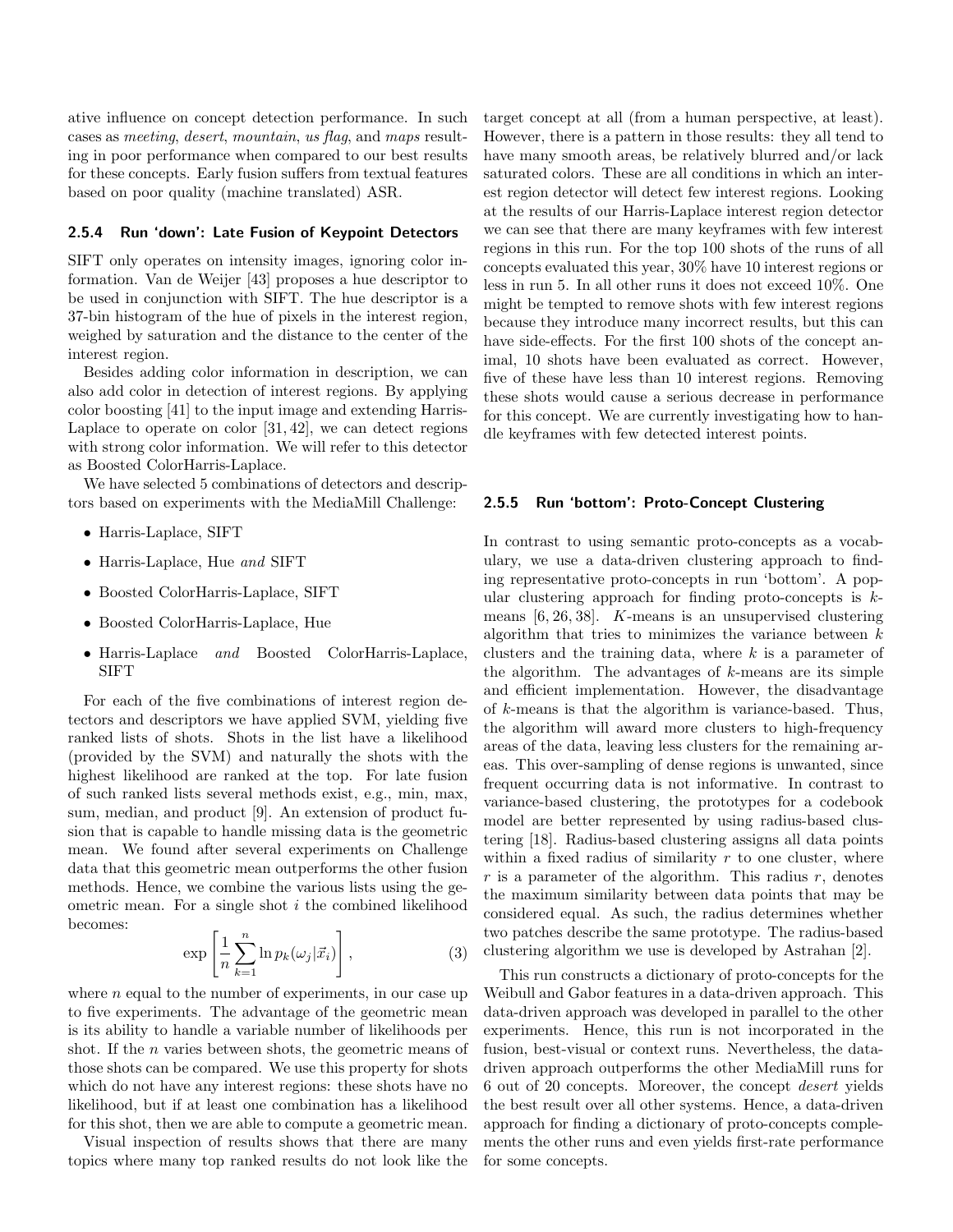#### 2.5.6 Run 'top': Late Fusion of Visual-Only Analysis

This run is a late fusion of all our experiments based on visual features. For the 39 TRECVID concepts all experiments from Fig. 3 and the keypoint feature run ('down') are included. However, fusing all experiments did not yield good results on Challenge data. Instead, we choose to use a variable number of experiments per concept. The combination always includes the keypoint feature run as an experiment. The combination method adds further experiments from Fig. 3 on a per-concept basis. Experiments are added in order of decreasing performance. We consider combinations of up to 10 experiments. Per concept we select the number of experiments that yields the best average precision performance on Challenge validation set  $\beta$ . The fusion of the different experiments is again performed using the geometric mean from eq. (3).

The fusion of visual-only analysis results is our best overall run. Moreover, we obtain the highest performance for pure visual concepts flag us and charts. We also perform well for concepts *meeting*, *desert*, and *maps*. For concepts with relatively few learning examples, e.g., *corporate leader* and police/security, classification remains hard. Relative to other concept detection methods we perform poor for computer/tv screen. This is caused, however, by the fact that we do not consider screens that appear in a news studio setting as valid examples. Since detection here boils down to detecting the studio or news anchor. It is interesting to note that fusion always outperforms the best single visual-only analysis approach, except for animal where both scores are close to zero. The 'bottom' run was not included in the fusion, inclusion of this run in the fusion will further improve concept classification performance.

### 2.6 Scaling-up to 491 Concept Detectors

To scale our lexicon of concept detectors further we adopt a graceful degradation approach. For the remaining 62 MediaMill concepts, the keypoint features from the 'down' run and the SVM gamma experiment are not available. We determine the best combination of experiments for these concepts from the remaining experiments; again up to 10 experiments are allowed in a combination. For the LSCOM concepts [23] none of the SVM experiments are available, leading to a further reduction in the number of experiments, i.e. only those performed by logistic regression and Fisher's linear discriminant. Because parameter optimization of the SVM is expensive – even when supercomputers are used – performing a complete analysis for all concepts was not feasible. While the performance might not be optimal, the detectors may still be useful for semantic video retrieval.

## 3 Semantic Video Retrieval

Our TRECVID 2006 search task efforts have concentrated on automatic and interactive retrieval using the lexicon of 491 learned concept detectors. For users, remembering a

list of 491 concepts is not feasible. We therefore developed a concept suggestion engine which finds the most appropriate concept detector given the topic using an ontology. Query by this concept yields a ranking of the data, a convenient way of browsing the result is our CrossBrowser [36] which allows to use both the rank and temporal context of a shot. There are, however, many other relevant directions which can be explored e.g. different semantic threads through the data or shots visually similar to the current shot. This year we therefore developed the RotorBrowser which allows the user to browse along up to 8 directions. In addition to concept suggestion and video browsing, we also explored the benefit of query-by-example using objects in images rather than descriptors based on global characteristics of the images.

### 3.1 Automatic Search: Concept Suggestion

Selection of a concept detector appropriate to the query can allow users to quickly retrieve a list of relevant video fragments. We focus on the selection of a single best detector to maximize retrieval performance. We used the automatic search task to evaluate two different techniques for selecting the single best detector for a particular topic, namely: text matching and ontology querying. We compare results with a text retrieval baseline.

The text baseline this year was created using the Lucene [1] search engine. The final baseline was the result of the combination of search results of a number of different searches using different types of queries. These searches made use of the transcriptions and the machine translations that were provided, as well as the story boundaries supplied by the DVMM lab at Columbia University [16]. Speech was indexed at two temporal levels: shot level and story level. By indexing at story level we adjust for the temporal mismatch between the time a visual object is mentioned in speech and the time it appears in a shot. We used different forms of text normalization to increase recall. Storylevel speech was also used to increase recall. As we did last year, we boosted precision by performing an extra search on proper nouns for specific queries, and an extra search for all nouns for general queries [34] The final baseline result was created by combining different searches. The text transformations we used are the following: *character 4-grams*, Porter [25] stemmed, exact match, proper nouns/all nouns. Each search was performed at shot-level text and on storylevel text. Finally all searches were combined using Borda fusion, as preliminary experiments showed that the highest MAP was obtained in this way.

#### 3.1.1 Detector Selection through Text Matching

Our text matching detector selection technique is based on statistical text retrieval of the detector description that best matches the query text. An in-depth description can be found in [33]. We index the concept descriptions that are given to annotators creating the ground truth for the topics,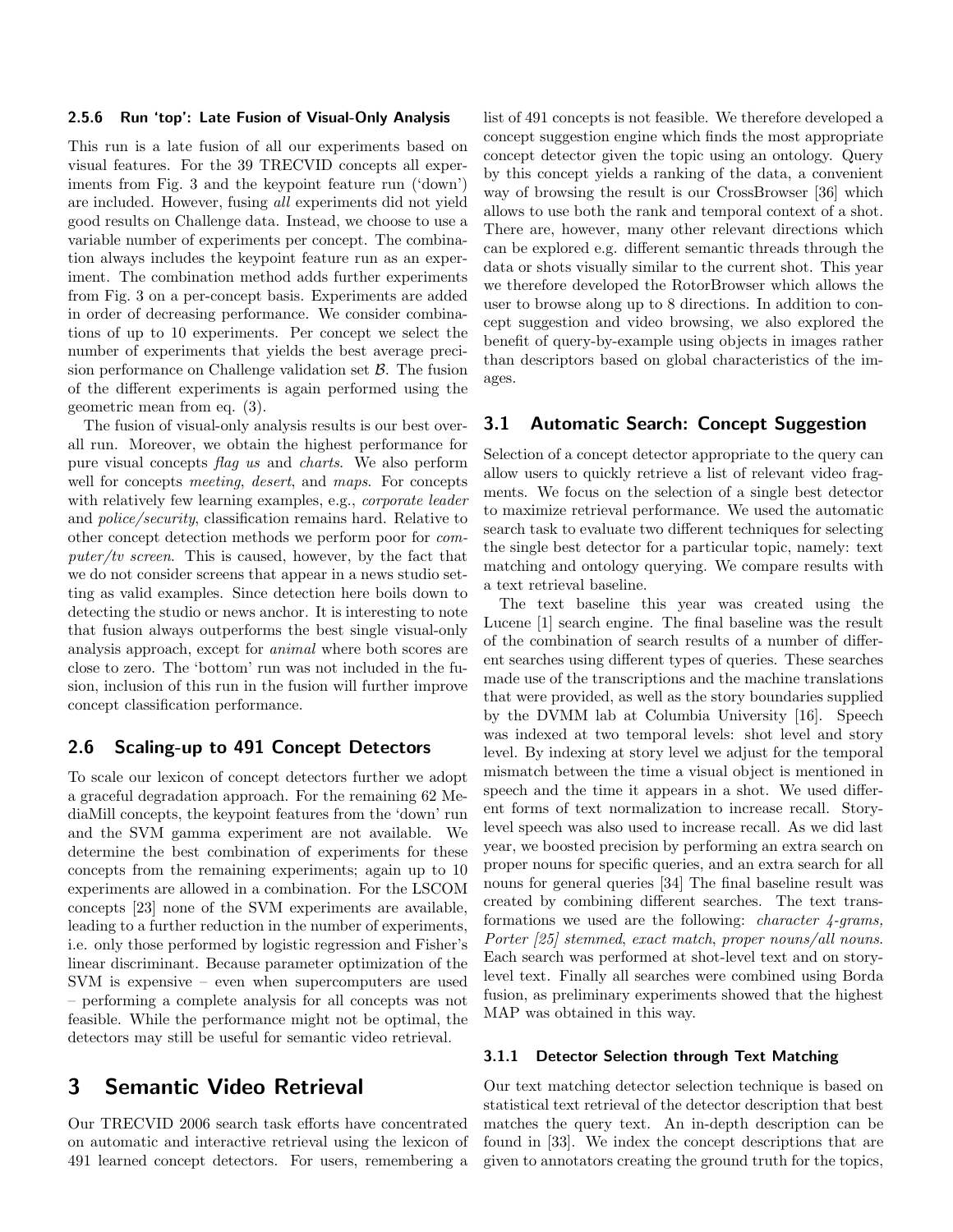|      | <b>Search Topic</b>                                    | <b>Baseline</b> | <b>Text Match</b>         |       | <b>Ontology Querying</b>  |       |
|------|--------------------------------------------------------|-----------------|---------------------------|-------|---------------------------|-------|
| ID   | Query                                                  | AP              | <b>Selected Detector</b>  | AP    | <b>Selected Detector</b>  | AP    |
| 0173 | emergency vehicles in motion                           | 0.007           | <b>Emergency Vehicle</b>  | 0.006 | <b>Emergency Vehicles</b> | 0.006 |
| 0174 | tall buildings and the top story visible               | 0.001           | Cityscape                 | 0.023 | Cityscape                 | 0.023 |
| 0175 | people leaving or entering a vehicle                   | 0.001           | Vehicle                   | 0.001 | Rowboat                   | 0.000 |
| 0176 | soldiers, police, or guards escorting a prisoner       | 0.005           | Guard                     | 0.001 | Prisoner                  | 0.000 |
| 0177 | daytime demonstration or protest with building visible | 0.046           | Demonstration Or Protest  | 0.014 | Singing                   | 0.000 |
| 0178 | US Vice President Dick Cheney                          | 0.252           | Emile Lahoud              | 0.000 | Corporate Leader          | 0.000 |
| 0179 | Saddam Hussein with another persons face visible       | 0.134           | Person                    | 0.000 | Face                      | 0.000 |
| 0180 | people in uniform and in formation                     | 0.001           | Insurgents                | 0.002 | <b>Ties</b>               | 0.000 |
| 0181 | US President George W. Bush, Jr. walking               | 0.028           | George Bush jr            | 0.012 | George Bush jr            | 0.012 |
| 0182 | soldiers or police with weapons and military vehicles  | 0.054           | <b>Emergency Vehicles</b> | 0.000 | Tanks                     | 0.008 |
| 0183 | water with boats or ships                              | 0.028           | Ship                      | 0.003 | Rowboat                   | 0.000 |
| 0184 | people seated at a computer with display visible       | 0.005           | Furniture                 | 0.000 | Computers                 | 0.004 |
| 0185 | people reading a newspaper                             | 0.007           | Newspaper                 | 0.084 | Newspaper                 | 0.084 |
| 0186 | a natural scene                                        | 0.004           | Beach                     | 0.014 | Waterfall                 | 0.003 |
| 0187 | helicopters in flight                                  | 0.011           | Helicopters               | 0.016 | Airplane Takeoff          | 0.001 |
| 0188 | something burning with flames visible                  | 0.116           | Coal Powerplants          | 0.000 | Sitting                   | 0.000 |
| 0189 | people dressed in suits, seated, and with flag         | 0.000           | Group                     | 0.009 | Flag USA                  | 0.001 |
| 0190 | at least one person and at least 10 books              | 0.005           | Single Person             | 0.000 | Graphical Map             | 0.000 |
| 0191 | at least one adult person and at least one child       | 0.008           | Adult                     | 0.001 | Infants                   | 0.001 |
| 0192 | a greeting by at least one kiss on the cheek           | 0.001           | Election Greeting         | 0.000 | Election Greeting         | 0.000 |
| 0193 | smokestacks, chimneys, or cooling towers with smoke    | 0.000           | Smoke Stack               | 0.009 | Smoke Stack               | 0.009 |
| 0194 | Condoleeza Rice                                        | 0.141           |                           | 0.127 | Sky                       | 0.000 |
| 0195 | soccer goalposts                                       | 0.139           | Soccer Game               | 0.608 | <b>Baseball Game</b>      | 0.000 |
| 0196 | scenes with snow                                       | 0.165           | Snow                      | 0.122 | Snow                      | 0.122 |
|      | MAP                                                    | 0.048           |                           | 0.044 |                           | 0.011 |

Table 1: Comparison of two detector selection strategies for video retrieval. Search results are compared against a text only baseline. The best result is given in bold. Note that for topic 0194 no suitable detector was found, we used a simple default text search instead.

once again using the Lucene search engine. Each description elaborates on the visual elements that should — or should not — be present in a shot for it to be considered relevant. For example, the description for our concept detector storms is 'outdoor scenes of stormy weather, thunderstorms, lightning.' It explicitly indicates that video containing lightning and thunderstorms should be tagged as storms. The descriptions are by no means exhaustive, usually consisting of one or two sentences [23, 37], but do contain a significant amount of information about the different kinds of visual content associated with each detector. By matching the query to detector description, we hope to select the detector that best matches the description.

#### 3.1.2 Detector Selection through Ontology Querying

In an attempt to model the user intent, we design a detector selection method based on ontology querying. This detector selection method is described in [33], which can be summarized as follows: We first link each detector to a noun synset (or particular meaning) in the WordNet [7] ontology. At runtime we use a memory-based shallow parser, described in [39], to extract nouns and noun chunks from the topic text. We then look up each noun chunk in WordNet. When a match has been found the matched words are eliminated from further lookups. Then, we look up any remaining nouns in WordNet. The result is a number of WordNet nouns related to the query text. Each WordNet noun can have several different synsets. We reduce each noun to its most common synset, as this form of disambiguation has

been shown to work adequately in the past [17] We calculate the similarity of each of the topic synsets to each of the detector synsets using Resnik's measure [28], where a concept is viewed as the composite of its synonyms and its sub-concepts.

#### 3.1.3 Submitted Automatic Search Results

Likely due to our choice to focus on the detection of a single concept detector, rather than combining multiple information sources (text, low-level features, more detectors, and so on) our automatic search results (shown in Table 1) did not stand out of the crowd. Surprisingly, of the three automatic runs we entered this year, the run with the highest mean average precision was the text baseline, with a mean average precision of 0.048. The single best detector based on text matching performed almost as well as the text baseline, with a mean average precision of 0.044. The single best ontology query based detector had a much lower mean average precision of 0.0114. We expect that the good performance of the baseline is largely due to the inclusion of story-level ASR and boosting nouns. The baseline always performed better than the median for topics containing proper nouns (for example, 'Dick Cheney' and 'Saddam Hussein'). Furthermore, we notice that the detector match tends to perform better than the baseline for topics that request incidental visual objects such as the newspaper detector used for 'one or more people reading a newspaper' and the tie detector selected for 'multiple people in uniform and formation'.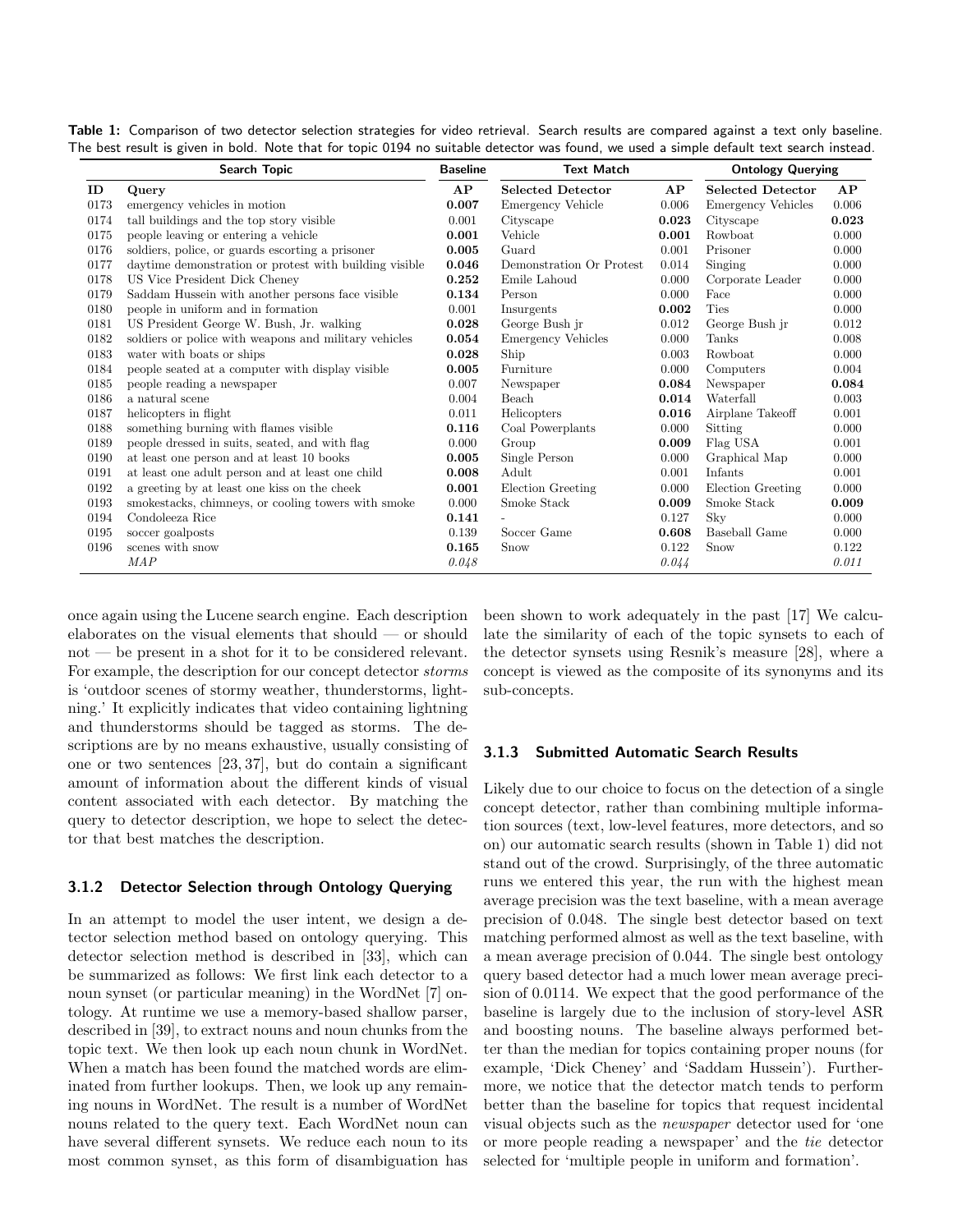### 3.2 Interactive Search: Video Browsing

In traditional video retrieval systems a user typically creates a search query, then browses through the results, and when the results are unsatisfactory the process reiterates. As a consequence of this iterative process a lot of time is spent on query specification. Moreover, when the target search results are not returned by the system in the initial queries a user may run out of query ideas. To alleviate both problems we try to depart from this traditional approach by providing users with query by object matching and browsers that allow to visualize the entire data set in multiple dimensions and facilitate interactive exploration.

#### 3.2.1 Query by Object Matching

In order to interactively search for specific objects and locations using their visual properties we implemented a query by object matching algorithm. The method of object matching draws heavily on the work of Sivic and Zisserman [32] and can be summarized as follows. Firstly, interest points are detected and described in each keyframe using the methods of Lowe [19] i.e. we use a Difference of Gaussians detector and the Scale Invariant Feature Transform (SIFT) descriptor, no color information was used. Next, SIFT vectors were quantized into a fixed set of 10,000 prototypes by applying a clustering algorithm based on competitive learning. Lastly, text-retrieval methods are applied using a term-document matrix (in our case a prototype-keyframe matrix) and td-idf weighting. In practice, the query procedure starts with a keyframe displayed in the GUI, the user then selects a region by drawing a rectangle around the object of interest and a ranked list of keyframes containing similar groups of SIFT prototypes is returned.

#### 3.2.2 Video Threads

We introduce the notion of threads in order to browse through a video data set in multiple directions. A thread is a linked sequence of shots in a specified order, based upon an aspect of their content. We define several thread types in our system. The most used form of threads is the query result thread: the result of a user constructed query. In this case the shots are dynamically linked because they originate from the same query result. Other forms of threads include visual threads, semantic threads, top-rank threads, textual threads, and the time thread. The visual thread links shots together which share the same visual characteristics, so that shots next to each other are also visually similar. The semantic thread links shots together based on their detected concept scores, so that shots next to each share common semantics. The textual thread links shots to each other in which similar words are spoken, derived from the ASR text. The time thread follows the time line of a video. The toprank thread connects the top n shots from every concept.



Figure 5: Browsing dimensions for the CrossBrowser and Rotor-Browser [29]. The number behind each dimension indicates the number of times this dimension can be shown for any shot.

#### 3.2.3 Thread Visualizations

The MediaMill engine supports two modes for displaying threads. Both show an active focal shot and a collection of threads relevant to this focal shot. The display modes use a fixed layout. The current focal point is displayed with the largest keyframe and is centered on the screen. All relevant threads are shown in a star formation around it. The user has to choose between two actions only: selection of the current focal shot as a valid result, or switch focus to any of the neighboring shots in one of the threads. In addition, the user may use the mouse to directly select any visible shot by clicking on the key frame representing it.

To determine the benefit of having additional dimensions, one display mode, i.e. the CrossBrowser, is limited to showing two fixed directions only. Namely, the query result thread and the time thread. The other display mode, i.e. the multi-dimensional RotorBrowser [29], shows a variable number of directions. See Fig. 5 for an overview of available directions. Depending on the thread type, the system may show a thread once or multiple times. For example: a shot can only participate once in the time thread, the visually similar thread and the semantic concept thread. Multiple concepts can be detected from a shot, however, so this could lead to inclusion of the shot in multiple top-rank threads. The same holds for textual threads: the shot could be a result of multiple textual queries, so these could all be shown. We limit the number of visible threads to reduce the amount of information a user has to process. To achieve this, the RotorBrowser uses a priority ranking system where the initial query result and the time thread are placed first, followed by visually similar, text, semantic concept and finally up to three top-rank threads.

The CrossBrowser allows movement through the initial query results, and for each retrieved shot limited movement through the time thread. To preserve context the user is not allowed to leave the initial query results, except when a new query is posed to the system. Because of these limitations in browsing possibilities the CrossBrowser works well for focussed topics. In contrast, the RotorBrowser shows all possible relevant threads for each shot. Moreover, the RotorBrowser does allow the user to leave the initial query result set. By doing so the user can browse through any-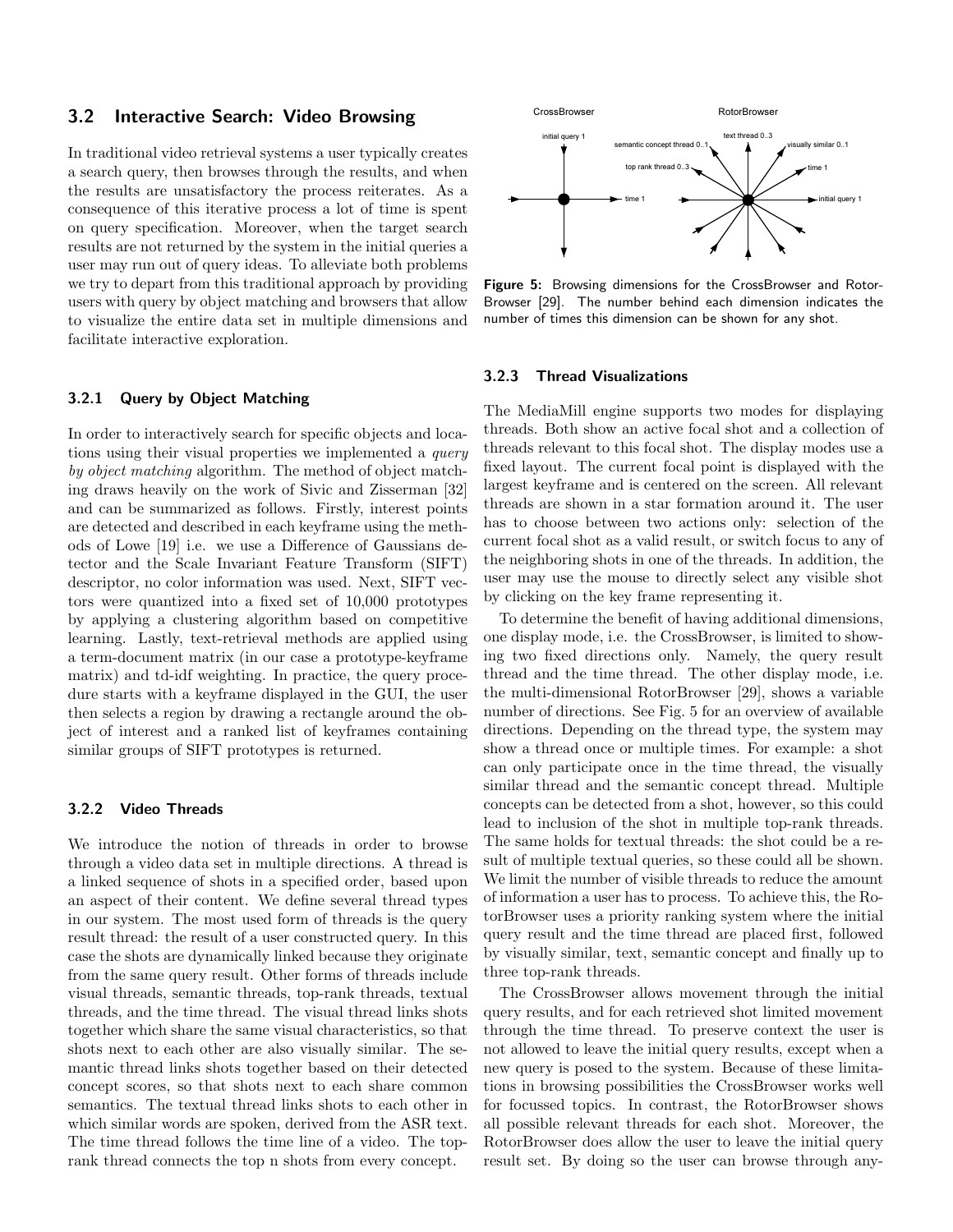

Figure 6: Screenshots of the CrossBrowser (left) and the RotorBrowser.

thing that catches her interest. To prevent the user from "getting lost" the user can always jump back to the latest query result. Hence, the RotorBrowser allows to explore all possible directions for complicated topics. A graphical overview of the browsers is depicted in Fig. 6.

#### 3.2.4 Submitted Interactive Search Results

We submitted three runs for interactive search with three expert users. One user performed the interactive search by using the MediaMill search engine with the CrossBrowser. Another user exploited the MediaMill system in combination with the RotorBrowser. We dedicated one run to evaluating the object matching functionality. During this run, the following procedure was used. Firstly, any of the other interactive search tools available in the system was used to generate a first set of keyframes to use as entry points for object matching. Next, object matching queries were attempted using the keyframe entry points. The user tried to use the object-matching functionality whenever possible, but if this was judged to be hopeless the search was completed using the alternative tools. Results in Fig. 7 indicate that for most search topics, users of the MediaMill system score above average. Furthermore, users of our approach obtain a top-3 average precision result for 14 out of 24 topics. Best performance is obtained for 6 topics. Overall the user of the CrossBrowser obtains better performance than the user of the RotorBrowser and the user of the query by object matching functionality.

Among the TRECVID 2006 interactive search topics there are few topics that can be successfully approached by object matching. For most search topics object matching was therefore abandoned early in the search and in the end it turned out to be useful for only 2 of the 20 topic results; topic 0179 (Saddam Hussein with another person's face visible) and topic 0185 (people reading a newspaper). For topic 0179 an image of a courtroom was used as an



Figure 7: Comparison of interactive video search results for 24 topics (Table 1) performed by 36 users of present-day video retrieval systems. MediaMill results are indicated with special markers.

entry point and other images of the same courtroom were retrieved. For topic 0185 an image of a television studio was used as an entry point and other images of the same studio were retrieved (the studio was the backdrop of a program that discussed news stories and the broadcast sometimes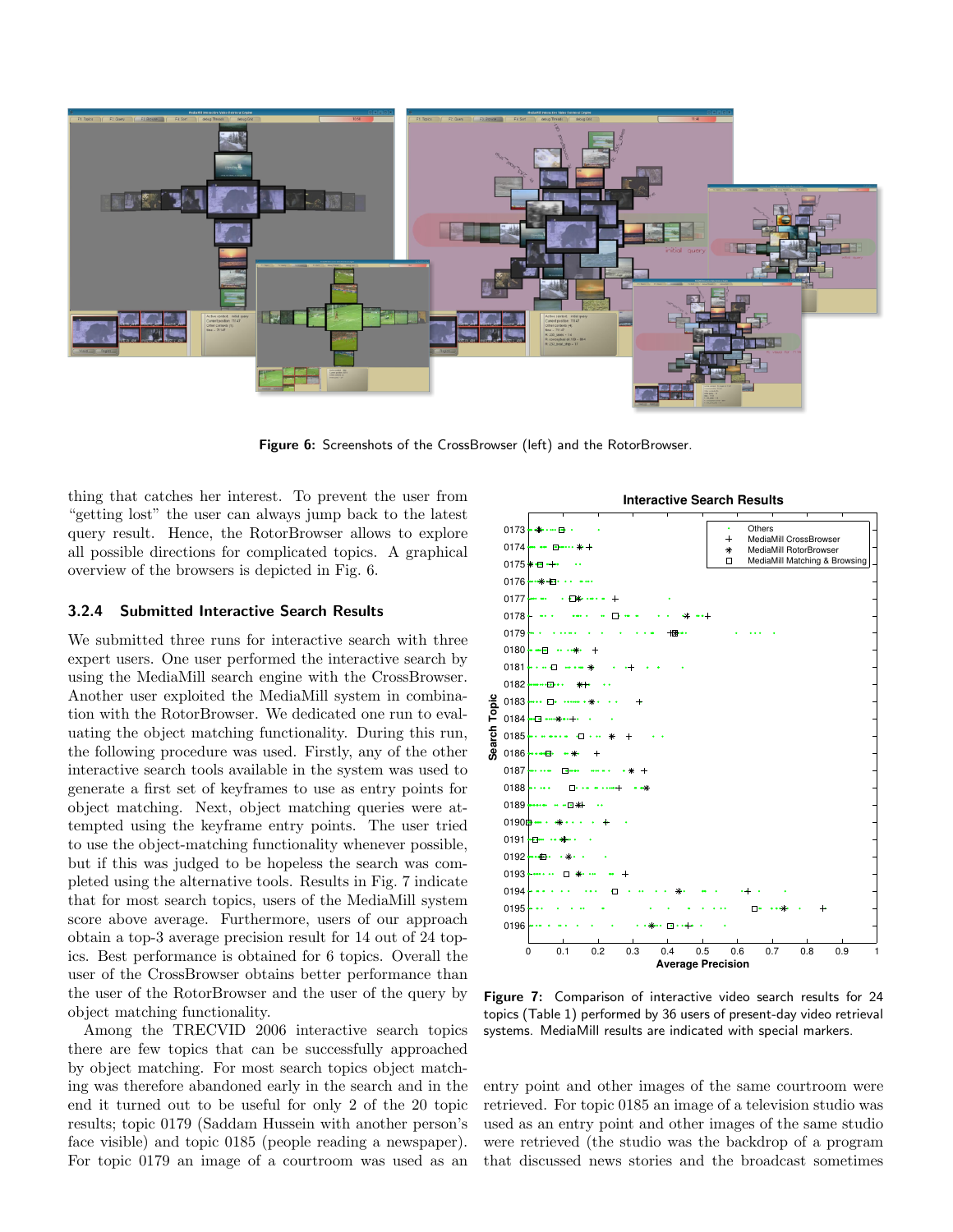showed people reading a newspaper story). These results suggest that, although object matching is not suitable for the majority of TRECVID 2006 topics, when a topic can be related to a specific object or location it can produce competitive results.

The CrossBrowser is especially successful when a search topic can be addressed with a single concept detector from the lexicon. Finding a helicopter in flight, for example, is relatively easy when a reasonably accurate *helicopter* detector is available. The CrossBrowser then allows for quick scanning and selection of relevant results. This observation also holds for topics 0174, 0177, 0180, 0183, 0185, 0186, 0195. Although we have the best score for the topic requesting shots from Dick Cheney, we did not have a specific Dick Cheney detector available. Because the (visual) appearance of specific persons in broadcast news is often described in the speech signal of an anchor or voice-over, for example, queryby-keyword is effective for this topic. Once a relevant shot is retrieved, the time tread aids in further augmentation of correct results. When search topics contain combinations of several reliable concept detectors, e.g. people, suits, flag (Topic: 0189), results are not optimal. This indicates that much is to be expected from a more intelligent combination of query results. Overall the CrossBrowser ranks 2nd among all interactive video retrieval systems this year.

Overall the RotorBrowser performed well in the TRECVID evaluation, ranked 6th in the overall results. When compared to the CrossBrowser there is however a significant gap in results. Unfortunately despite the fact that both runs were performed by an expert user for each respective browser, this does not make the results themselves comparable, so we cannot determine which browser is best. A more detailed user study is required before we can answer this question. We can however deduce some interesting facts from the results.

Analysis of our topic evaluation runs shows that the RotorBrowser required less user interaction than the Cross-Browser. If we count every keyboard press or mouse click as one move action, the RotorBrowser required 1491 moves per topic, and the CrossBrowser required 1829 moves per topic, on average. More interesting insights stem from analyzing the various threads used for retrieval with the RotorBrowser, depicted in Fig. 8. By far the largest portion of results is generated from the initial query results and the time thread. Since these threads are the only two threads available in the CrossBrowser this partly explains its success.

A quarter of the selected shots was generated by using mouse interaction. However from this part only 41.9% of the shots were judged correct by TRECVID. This contrasts the initial query results and the time thread, where approx. 61.0% was judged relevant. The cause lies in the fact that the mouse was only used when the user saw a possibly valid shot on the visible edge of some thread on the screen. If the shot was closer to the center the keyboard would have been used, since it allowed for quicker navigation. The fixed layout of the RotorBrowser also resulted in these shots be-



Figure 8: This graph shows how many results were obtained from each thread, and which percentage of them was judged relevant.

ing the smallest on screen, which could account for the user making the most mistakes in determining if a shot was correct.

From the other threads the semantic concept thread and the visually similar thread were used most. Since the textual threads were visible only when the user explicitly performed a textual search these were seldom used. Although the toprank thread occupies the largest part of the screen these are also hardly used by the user of the RotorBrowser. Since it does require a lot of mental processing by the user, the results suggest that the top-rank threads should be shown on user request only. Overall we can say that the Rotor-Browser is able to find similar results as the CrossBrowser with less user interaction. However, more tuning is required to make it visualize relevant threads only. A more in-depth study using a larger (novice) user base is currently underway to determine the possible benefit of having multiple dimensions in browsing.

## 4 Lessons Learned

TRECVID continues to be a rewarding experience in gaining insight in the difficult problem of semantic video indexing and retrieval. To conclude this paper we highlight our most important lessons learned:

- The MediaMill Challenge allows to gain insight in intermediate video analysis steps by fostering repeatability of experiments on system components;
- Regional image features seem more effective for concept detection than global or keypoint features;
- Data-driven clustering of proto-concepts is more effective than using similarity to a predefined set;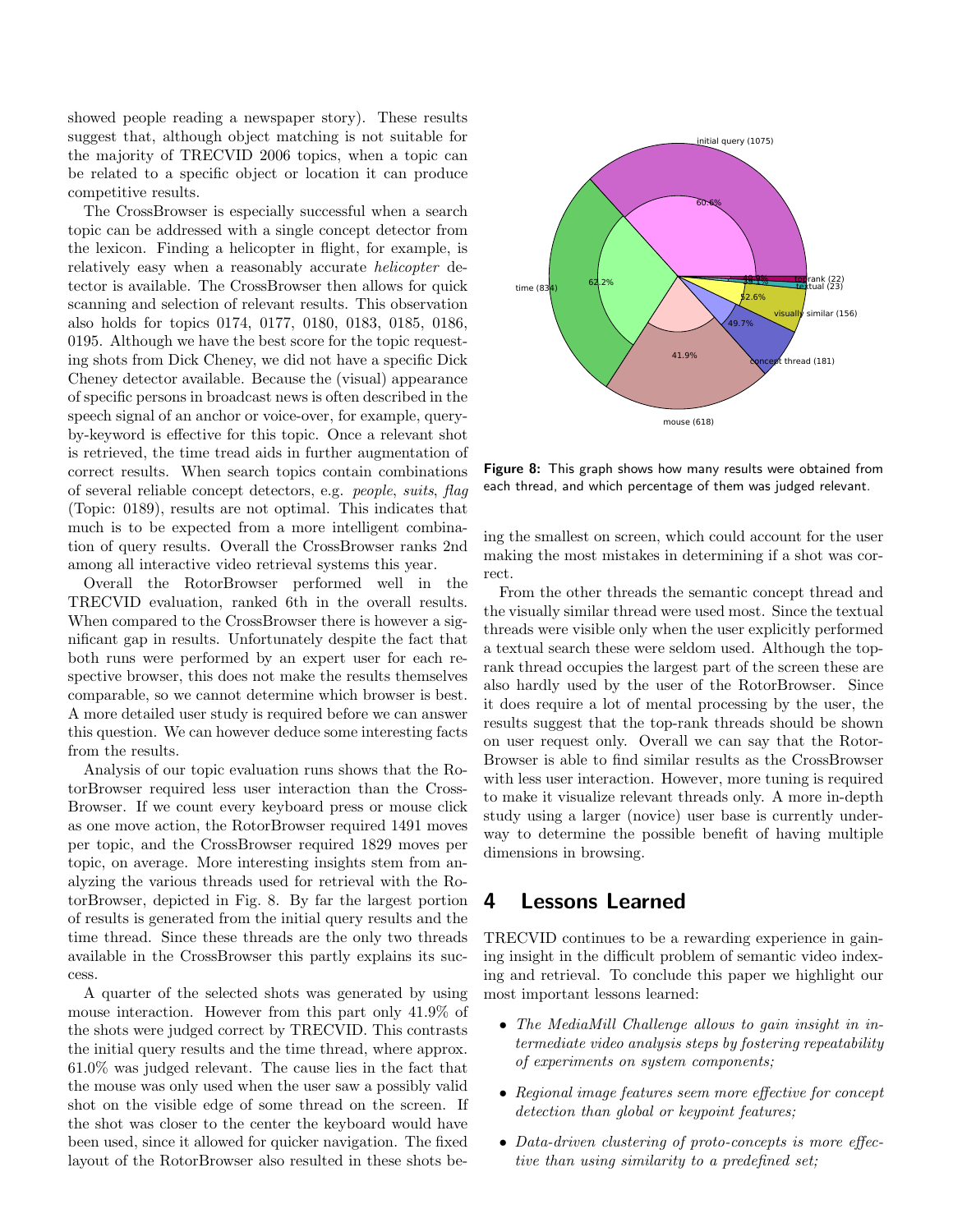- Coloring keypoint features matters;
- Keypoint methods become unstable when there are only few interest regions;
- A combination of visual analysis methods pays off;
- Simple classifiers can yield competitive performance;
- High dimensional features spaces can be mapped to semantic concepts using relatively simple classifiers like Fisher's linear discriminant;
- Learning concept detectors from few examples remains problematic;
- Early fusion of the textual modality and the visual modality helps for some concepts, but often yields decrease in performance due to modest quality of non-English speech recognition and machine translations;
- Late fusion of concept detectors using geometric mean is cheap and effective;
- Usage of supercomputers is seriously hampered by lack of efficient and effective data management tools;
- Scaling-up to 1,000+ detectors is a matter of annotated examples;
- Concept suggestion is a useful tool for video search engines containing  $100+$  detectors;
- Text matching and ontology querying are effective techniques for concept suggestion;
- Standard text retrieval is, in general, more effective than retrieval based on any single concept detector;
- Combining concept detectors effectively for video retrieval is an unsolved problem;
- Querying video archives by matching objects in keyframes is helpful for specific topics;
- Using multiple dimensions for browsing reduces the amount of user interaction;

## Acknowledgments

This research is sponsored by the BSIK MultimediaN project and the NWO MuNCH project. The authors are grateful to NIST and the TRECVID coordinators for the benchmark organization effort. We thank Cees Sterks and LOFAR for providing access to the Stella supercomputer.

## References

- [1] The Lucene search engine, 2006. http://lucene.apache. org/.
- [2] M. Astrahan. Speech analysis by clustering or the hyperphoneme method, 1970. Stanford A.I. Project Memo, Stanford University, CA.
- [3] A. C. Bovik, M. Clark, and W. S. Geisler. Multichannel texture analysis using localized spatial filters. IEEE Trans. Pattern Anal. Mach. Intell., 12(1):55–73, 1990.
- [4] C.-C. Chang and C.-J. Lin. *LIBSVM: a library for* support vector machines, 2001. Software available at http://www.csie.ntu.edu.tw/~cjlin/libsvm/.
- [5] R. Duin et al. PRTools version 4.0: A matlab toolbox for pattern recognition, 2006. http://www.prtools.org/.
- [6] L. Fei-Fei and P. Perona. A bayesian hierarchical model for learning natural scene categories. In CVPR, 2005.
- [7] C. Fellbaum, editor. WordNet: an electronic lexical database. The MIT Press, Cambridge, USA, 1998.
- [8] R. Fisher. The use of multiple measurements in taxonomic problems. Annals of Eugenics, 7:179–188, 1936.
- [9] E. Fox and J. Shaw. Combination of multiple searches. In TREC-2, pages 243–252, 1994.
- [10] J. Gauvain, L. Lamel, and G. Adda. The LIMSI broadcast news transcription system. Speech Communication, 37(1– 2):89–108, 2002.
- [11] J. C. van Gemert, J.M. Geusebroek, C. J. Veenman, C. G. M. Snoek, and A. W. M. Smeulders. Robust scene categorization by learning image statistics in context. In Int. Workshop Semantic Learning Applications in Multimedia, in conjunction with CVPR'06, New York, USA, June 2006.
- [12] J. C. van Gemert, C. G. M. Snoek, C. J. Veenman, and A. W. M. Smeulders. The influence of cross-validation on video classification performance. In ACM Multimedia, pages 695–698, Santa Barbara, USA, October 2006.
- [13] J.M. Geusebroek and A. W. M. Smeulders. A six-stimulus theory for stochastic texture. Int. J. Comput. Vision, 62(1/2):7–16, 2005.
- [14] J.M. Geusebroek. Compact object descriptors from local colour invariant histograms. In British Machine Vision Conf., Edinburgh, UK, September 2006.
- [15] M. A. Hoang, J. M. Geusebroek, and A. W. M. Smeulders. Color texture measurement and segmentation. Signal Processing, 85(2):265–275, 2005.
- [16] W. H. Hsu and S.-F. Chang. Visual cue cluster construction via information bottleneck principle and kernel density estimation. In The 4th Int. Conf. on Image and Video Retrieval, Singapore, 2005.
- [17] B. Huurnink. AutoSeek: Towards a fully automated video search system. Master's thesis, University of Amsterdam, October 2005.
- [18] F. Jurie and B. Triggs. Creating efficient codebooks for visual recognition. In ICCV, pages 604–610, 2005.
- [19] D. G. Lowe. Distinctive image features from scale-invariant keypoints. Int. J. Comput. Vision, 60(2):91–110, 2004.
- [20] K. Mikolajczyk and C. Schmid. Scale & affine invariant interest point detectors. Int. J. Comput. Vision, 60(1):63– 86, 2004.
- [21] K. Mikolajczyk and C. Schmid. A performance evaluation of local descriptors. IEEE Trans. Pattern Anal. Mach. Intell., 27(10):1615–1630, 2005.